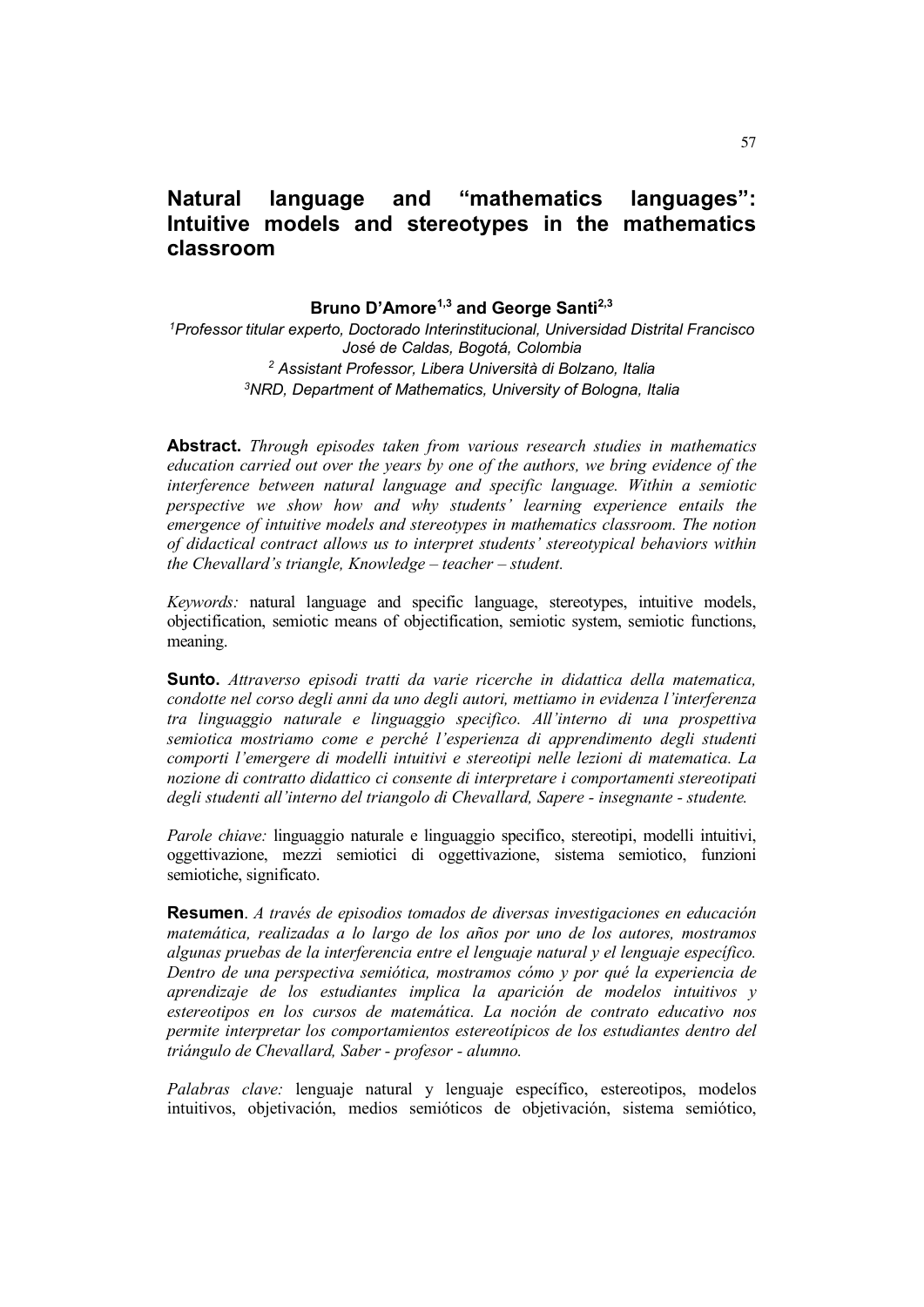funciones semióticas, significado.

### **1. Introduction**

We would like to start the article with the following episode: *I leave this task to the real teachers*.

Seventh grade, students aged 12 or 13. The idea is to bring to light stereotypes (primarily linguistic) and conditionings in mathematical practice at school. I fall back on the "trick" of "Pretend that you are ..." (D'Amore & Sandri, 1996). The task proposed is: "Pretend that you are a primary school teacher. … You want to explain to your third grade (8-year-old) students that the area of a rectangle is found by doing base times height". Very many students limit themselves to writing a formula, others explain that the base is *b* and the height is *h*, while others confuse rectangle with triangle. Very few agree to write things out, really getting into the part. One girl did so, however, producing this little masterpiece:

I don't think I'm up to pretending that I'm a primary school teacher, but I can always try: there's always a first time. Above all, if I really were to be a teacher, I would be very spontaneous and pleasant, so that dialogue with my students could be simple and direct. I would like to have a friendly and amusing relationship, so if I actually had to explain how to find the area of a rectangle, in view of my love of sweet things, I would think of the rectangle as a slab of chocolate. I have tried, but without success. I'm not able to explain that the area of a triangle is found by doing base times height. I leave this task to the real teachers.

This episode is intriguing because apparently little mathematics is involved but nevertheless it tells us a lot about the learning of mathematics. The metacognitive awareness of this pupil is outstanding. Although reluctant, she gives a try in pretending she is a real teacher revealing self-confidence. She highlights her emotional needs for an effective learning of mathematics: spontaneity, pleasantness, communication, simplicity and directness, personal likes. She ends up with a "metacognition in the negative" since she perceives that she is unable to explain how to find the area of a triangle (rectangle) and doesn't feel unease in expressing her difficulty. Above all, this short extract shows the pupil's demand of emotional well-being and personal involvement in his/her learning trajectory.

Luis Radford describes learning as a process of *objectification* that consists in "actively and imaginatively endowing the conceptual objects that the student finds in his/her culture with meaning" (Radford, 2008, p. 223). As pointed out by Godino and Batanero (1994) and Radford (2006), meaning is a double-sided construct consisting of a *personal/individual* meaning and an *institutional/cultural* meaning that are somehow distinguishable but inseparable, like two sides of the same coin. In his/her learning path the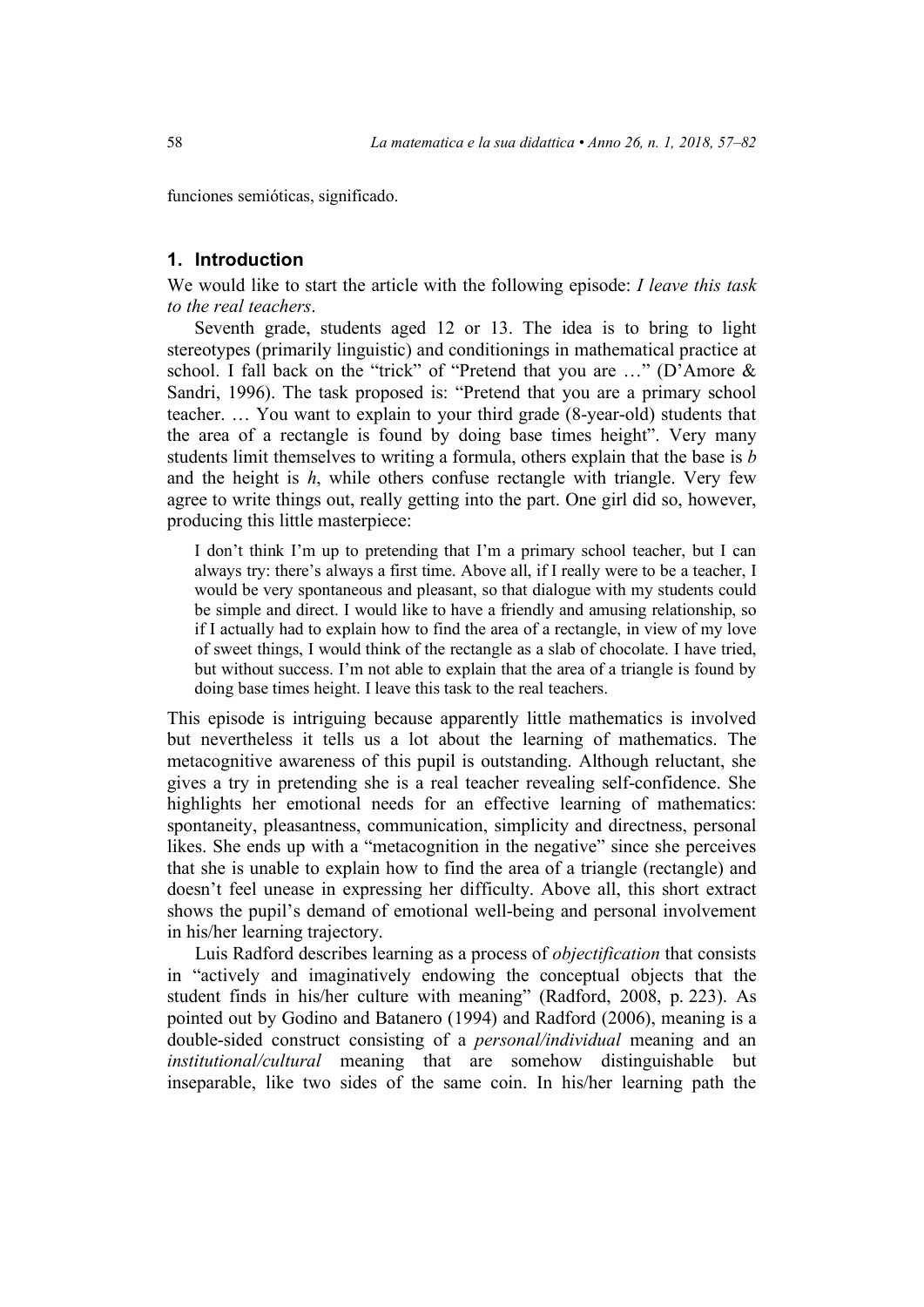student embodies the interpersonal and general meaning of mathematical concepts.

Endowing conceptual objects with meaning clashes against an intrinsic difficulty that lies in the special ontological status of mathematics, whose objects do not allow ostensive references. The only way to access mathematical concepts is to have recourse to a wide range of semiotic representations that theoretical perspectives in mathematics education have positioned with different understandings within their system of principles: Duval's functional and structural approach (Duval, 1995), Radford's theory of knowledge objectification (Radford, 2008), Godino's onto semiotic approach (D'Amore & Godino, 2006; D'Amore & Fandiño Pinilla, 2017), and Arzarello's semiotic bundle (Arzarello, 2006), just to quote a few examples. Basically, in all perspectives the signs can play a *representational* role or serve as *mediators* of personal and socially shared activities. D'Amore and Fandiño Pinilla (2008) and Santi (2011) have shown that the two perspectives are complementary to each other and can be effectively coordinated to frame mathematical cognition.

In their learning process, students have to handle a complex implementation of signs, that requires to properly *coordinate* several semiotic resources. Furthermore, they have to overcome Duval's (1995) *cognitive paradox* that leads them to identify mathematical concepts with their representations. D'Amore (2001) accounts for the students' lack of personal involvement in the learning process, by acknowledging the cognitive and emotional strain entailed in the attempt to access mathematical knowledge. Often their need to endow cultural objects with meaning diverts from the cultural meaning expected by the teacher and the school institution, by clinging to inappropriate *intuitive models* (Fischbein, 2002), *stereotypes* and the *didactical contract* (Brousseau, 1997).

In section 2, we propose a theoretical framework that allows us to analyze the interplay between natural language and mathematical language within a semiotic perspective.

In section 3, we analyze episodes taken from various research studies in mathematics education carried out over the years by one of the authors. Our aim is to highlight the interplay between natural language and *other semiotic systems* when students shift to higher layers of generality by addressing specific mathematical languages.

In section 4, we draw some conclusions of our study.

### **2. Theoretical framework**

As we mentioned in section 1, having recourse to semiotic representations is the only way to access mathematical objects. There are two complementary approaches towards signs. A socio-cultural approach based on Vygotskian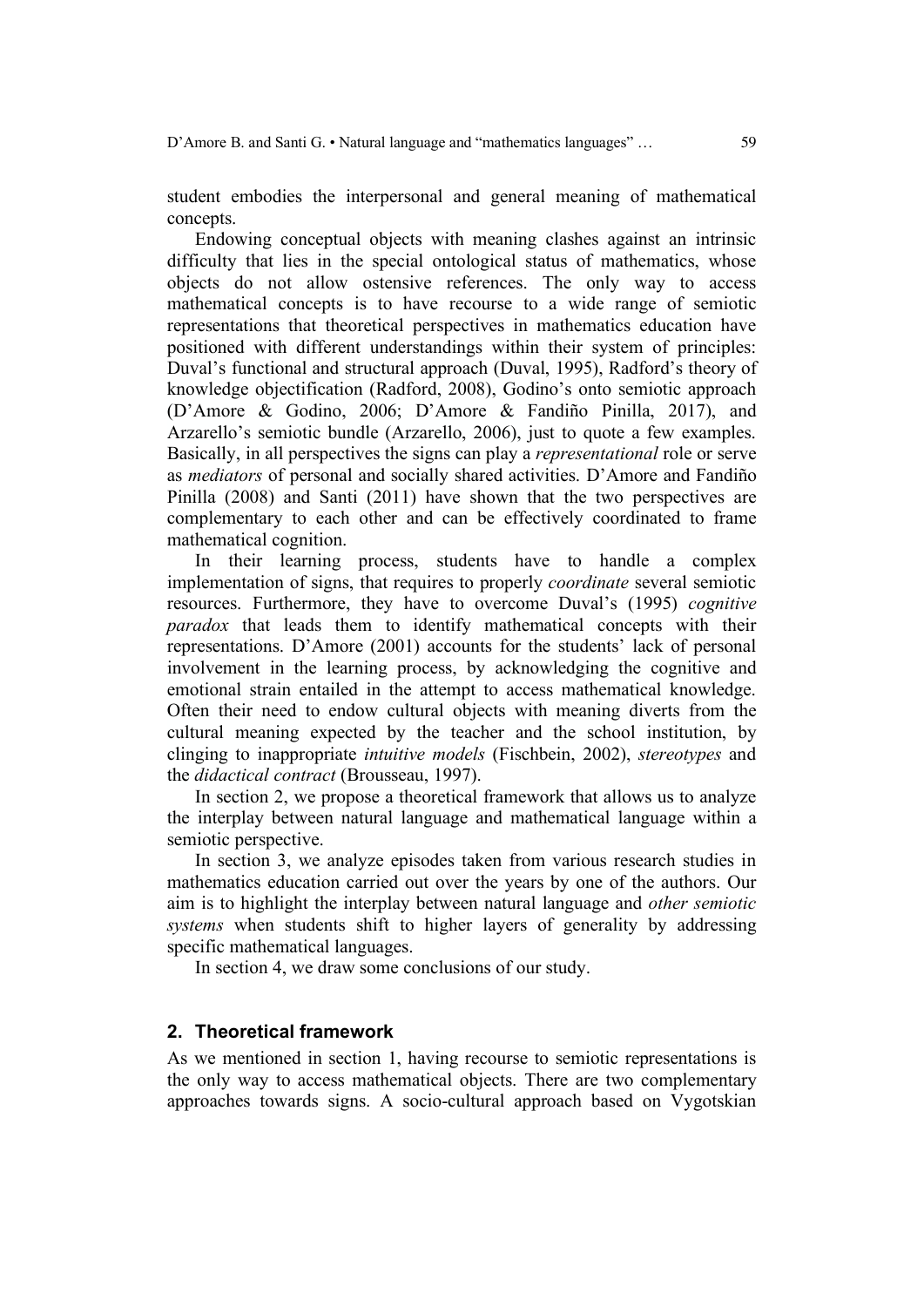*activity theory* stances and a *structural and functiona*l approach.

We present both approaches describing the basic features of Radford's theory of knowledge objectification and Duval's structural and functional approach.

## *2.1. The theory of knowledge objectification*

The theory of knowledge objectification (TKO) pivots around the notion of mediated reflexive activity that conceives *thinking* as "a mediated reflection in accordance with the form or mode of the activity of individuals" (Radford, 2008, p. 218):

- *activity* refers to the individual and social agency towards shared goals, significant problems, operations, labor etc., within a cultural dimension that provides a system of beliefs, conceptions about truth, methods of inquiry, acceptable forms of knowledge;
- *reflection* refers to the dialectical movement of the individual consciousness between his personal thinking, interpretations, emotions and feelings, perceptions and a historically and culturally constituted reality;
- *mediation* refers to the artifacts that, in a Vygotskian sense, are constitutive and consubstantial to thinking since they allow us to carry out activity, i.e. they mediate activity; within TKO the system of artifacts that carry out activity are termed as the *territory of artifactual thought* and it includes objects, artifacts, gestures, natural language, symbolic language, icons, drawings etc.

Advocating a pragmatic ontology, in TKO *mathematical objects* are "fixed patterns of reflexive human activity incrusted in the ever-changing world of social practice mediated by artifacts" (Radford, 2008, p. 222). In this view, mathematical objects lose any intrinsic, a priori, realistic nature. Nevertheless, as fixed patterns of mediated reflexive activity they acquire, within the *cultural-historical dimension,* a form of *ideal existence*:

"Ideality" is rather like a stamp impressed on the substance of nature by social human life activity, a form of the functioning of the physical thing in the process of this activity. So, all the things involved in the social process acquire a new "form of existence" that is not included in their physical nature and differs from it completely – [this is] their ideal form. (Ilyenkov, 1977, p. 86)

Radford (2016, p. 3) conceptualizes activity in terms of *joint labor*:

The idea of joint labor seeks to restore to activity its most precious ontological force, namely, the dynamic locus where human existence creates and recreates itself against the backdrop of culture and history. Yet, with its utilitarian and consumerist orientation, contemporary mathematics classroom activity tends to produce and reproduce alienated students. It is argued that the search for nonalienating classroom activity requires a reconceptualization of the classroom's forms of human collaboration and its modes of knowledge production.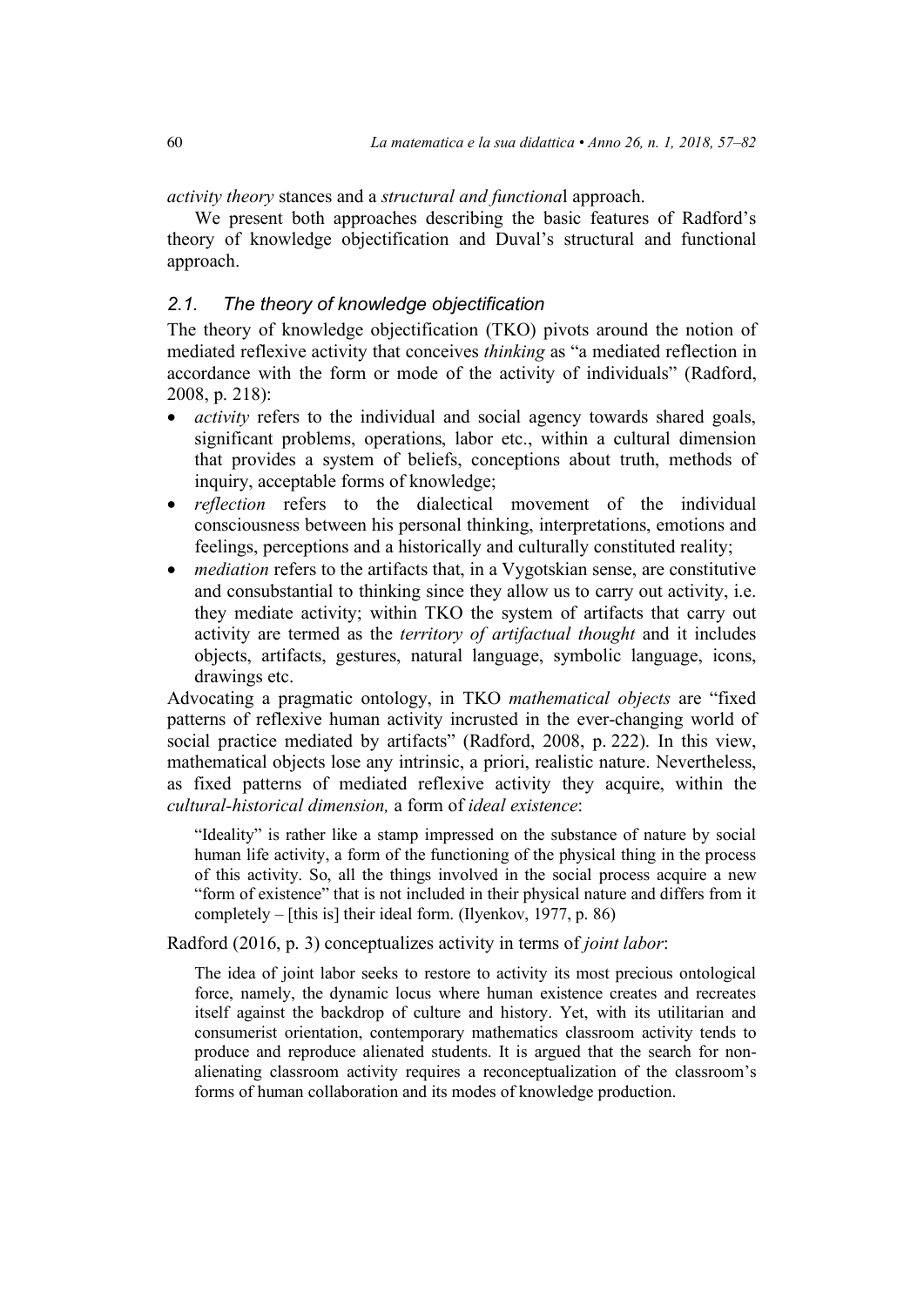(See also: D'Amore, 2015, 2018).

We can say that, after their emergence as fixed patterns of reflexive human activity, mathematical objects become objects of knowledge for students involved in the learning path. TKO defines *learning* as a particular form of mediated reflection, a process of *objectification*:

An opening movement towards others and the objects of culture. (…) To learn is not merely to acquire something in the corrupted sense of possessing it or mastering it, but to go to culture to find something in it. This is why the outcome of the act of learning is not the construction, re-construction, re-production, reinvention or mastering of concepts: its true outcome is to be found in the fact that, in this encounter with the other and cultural objects, the seeking individual *finds herself*. This creative process of finding or noticing something (a dynamic target) is what I have termed elsewhere a process of *objectification* (Radford, 2002). (Radford, 2008, p. 222)

The artifacts that mediate this special form of reflexive activity are called *semiotic means of objectification.* They are bearers of the historical and cultural development of mathematics and they allow students to transform interpersonal and ideal concepts into embodied objects belonging to their space-time and emotional experience.

Semiotic means of objectification determine the mode of existence of mathematical objects in the pupils' experience, i.e. they determine how the intentional "arrow" attends such objects. Referring to Husserl (1913/1931) they intertwine the *noetic-noematic phenomenological layers* that altogether result in the full meaning of the mathematical object. For example, we can deal with the circle through the kinesthetic movement of the compass, the definition in natural language, and using a second-degree equation in the algebraic symbolism. The TKO allows us to outline *levels of generality* (Radford, 2004) at which the student objectifies the mathematical concept. The level of generality specifies the degree of embodied experience involved in the reflection mediated by a particular semiotic means of objectification. Recalling the example mentioned above, the compass mediates the circle with a lower level of generality with respect to the second-degree equation. The demand of higher levels of generality, as the individual and cultural meanings converge, obliges the pupil to live a rupture with his/her embodied experience that can bewilder him and lower his personal implication and involvement in the learning process (Radford, 2003).

The role of natural language as a semiotic means of objectification is the turning point in bridging the gap between the embodied experience of the pupil and the interpersonal meaning of the cultural object. Some research (Radford, 2000, 2002, 2004) in this topic has shown how in the generalization of patterns the deictic and generative use of natural language triggers and enhances the shift from the sensorimotor experience to the algebraic symbolism. Exposing the students directly to the algebraic language would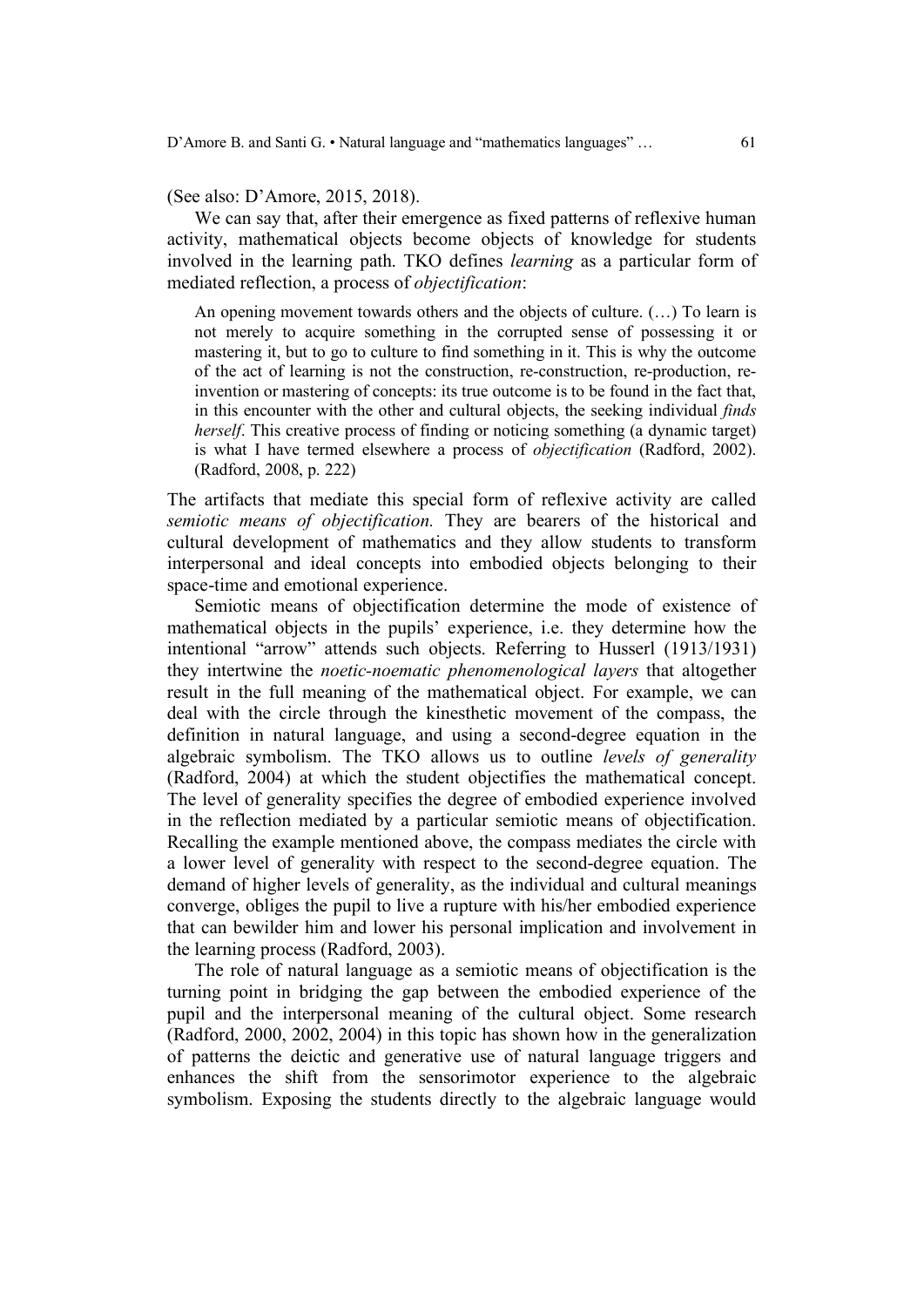result in a shallow learning. Furthermore, as we reach higher levels of generality natural language allows us to keep the relation with the core of meaning that lies in the individual embodied experience. Natural language plays a key role in driving movement, organizing activity in time and space, in triggering rhythm, in singling out and individualizing objects, in activating and supporting schemes. This broad set of possibilities is the inerasable basis for the recognition of operational invariants, thus accessing higher layers of generality. A thorny issue is the relation between natural language and the use of the specific language of mathematics. It requires attention and awareness on the part of the teacher. The use of the specific language of mathematics is a learning objective that allows the student to reach a further layer of generality. It is achieved when embodied meaning has a solid basis to sustain the leap to specific mathematical language that objectifies definitions, generalizations, algorithms, inferential thinking etc. Without an underlying significant reflexive activity in the student's personal experience, the use of specific language can hinder the learning of mathematics. Furthermore, the specific language of mathematics has a semantic density (D'Amore, 1999) that can disembody meaning just as it happens with symbolic language. In this situation the combined use of symbolic language and specific language can foster an unbridgeable gap between the individual meaning of the student and the cultural one, thus entailing a lack of personal implication and the emergence of intuitive models (Fischbein, 1992, 2002) and the didactical contract (Brousseau, 1997). For an in-depth discussion of this topic we refer the reader to D'Amore (1999, pp. 251–261).

We analyzed the TKO within a pragmatist ontology of mathematics. D'Amore (2003) provides a detailed account of realist and pragmatist theories and concludes that there is not a definite boundary between the two perspectives. Ullmann (1962) highlights two complementary features that characterize the development of mathematical objects: the *operational phase* and the *referential phase*. On the one hand mathematical objects and their meaning emerge from and are objectified by reflexive activity, on the other hand it is necessary to linguistically refer to the entities that emerge from such activity. The dual nature of mathematical objects – as patterns of activity and as existing ideal entities in the culture – implies that also meaning and semiotics have a dual nature. We therefore need a semiotic perspective that accounts for the need, in the referential phase, to nominalize and transform signs in order to create relations, generalize, carry out calculations and proofs. Raymond Duval (1995, 2006, 2008) introduced semiotics in mathematical thinking and learning and devised a structural and functional approach to the use of signs.

### *2.2. Duval's structural and functional approach*

In the referential phase that we are addressing in this paragraph, Duval's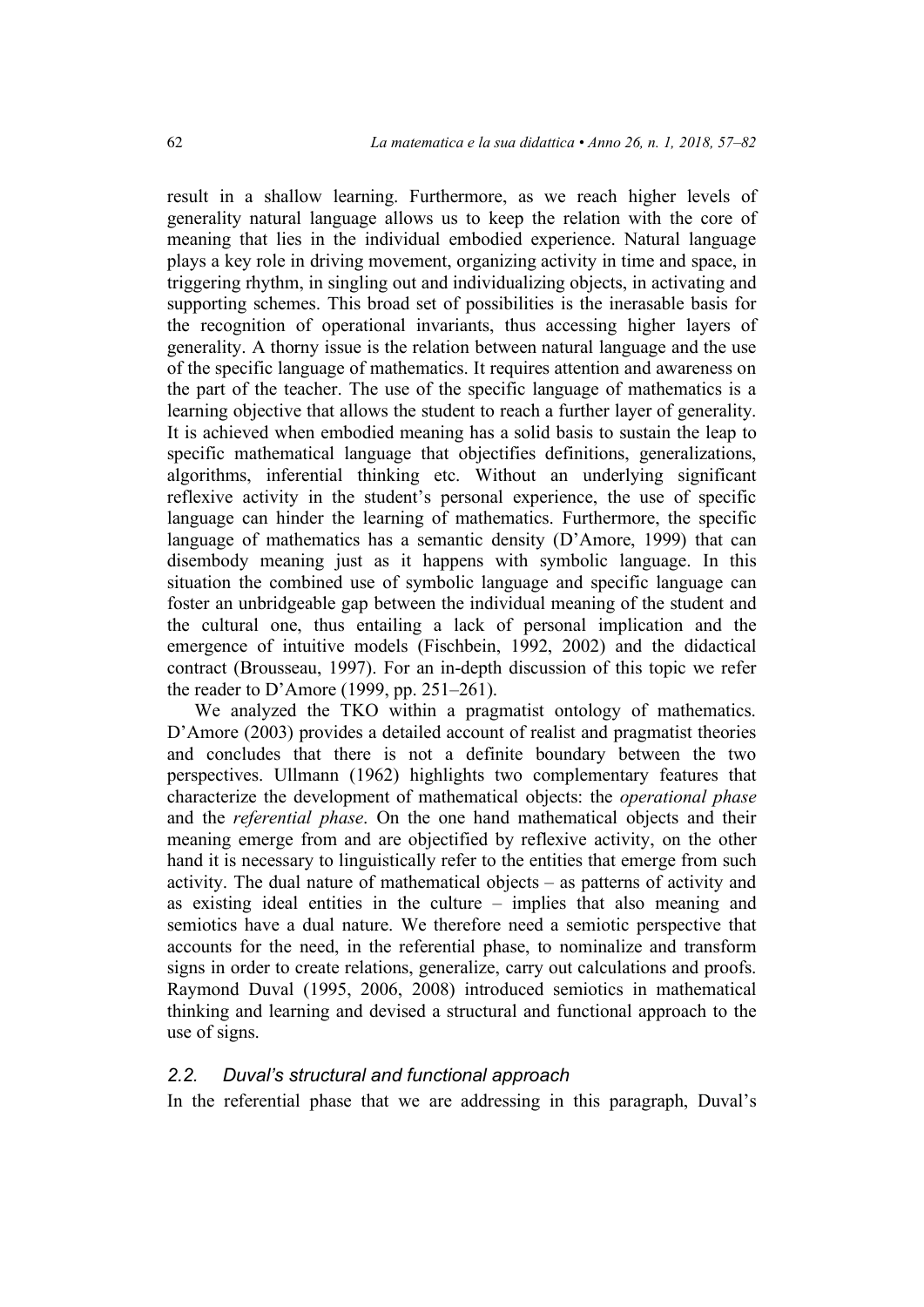(1995) approach could be framed within a realistic theory of meaning (D'Amore, 2003). In fact, according to Duval, every mathematical concept refers to *objects* that do not belong to our concrete experience. In mathematics, *ostensive referrals are impossible*, therefore every mathematical concept intrinsically requires working with semiotic representations, since we cannot display "objects" that are directly accessible.

The lack of ostensive referrals led Duval to assign a constitutive role in mathematical thinking to the use of representations belonging to specific semiotic registers. From this point of view, he claims that there isn't *noetics without semiotics*. "The special epistemological situation of mathematics compared to other fields of knowledge leads to bestow upon semiotic representations a fundamental role. First of all, they are the only way to access mathematical objects" (Duval, 2006).

The peculiar nature of mathematical objects allows us to outline a specific cognitive functioning that characterizes the evolution and the learning of mathematics. The cognitive processes that underlay mathematical practice are strictly bound to a complex semiotic activity that involves the coordination of at least two representation registers. We can say that conceptualization itself, in mathematics, can be identified with this complex coordination of several representation registers.

A semiotic system is devised by (Duval, 2006; Ernest, 2006):

- a *set of basic signs* that have a meaning only when *opposed to or in relation with* other *basic* signs (for example the decimal numeration system);
- a set of o*rganizing rules* for the production of signs from the *basic* ones and for the transformation of signs;
- an *underlying meaning* deriving resulting from the relation of the *basic*  signs that form structured semiotic representations.

A *representation register* is a semiotic system that also accomplishes the functions of *communication*, *objectification* and *treatment* (Duval, 1996).

D'Amore (2001) identifies conceptualization with the following *semiotic functions*, which are specific for mathematics:

- c*hoice of the distinctive traits* of a mathematical object;
- *treatment,* i.e. the transformation of a representation into another representation of the same semiotic register;
- *conversion,* i.e. the transformation of a representation into another representation of another semiotic register.

The very combination of these three "actions" on a mathematical object can be considered as the "construction of knowledge in mathematics". But it is not spontaneous nor easily managed and represents the cause for many difficulties in the learning of mathematics when students struggle with the *cognitive paradox.* (See also: D'Amore, Fandiño Pinilla, Iori, & Matteuzzi, 2015;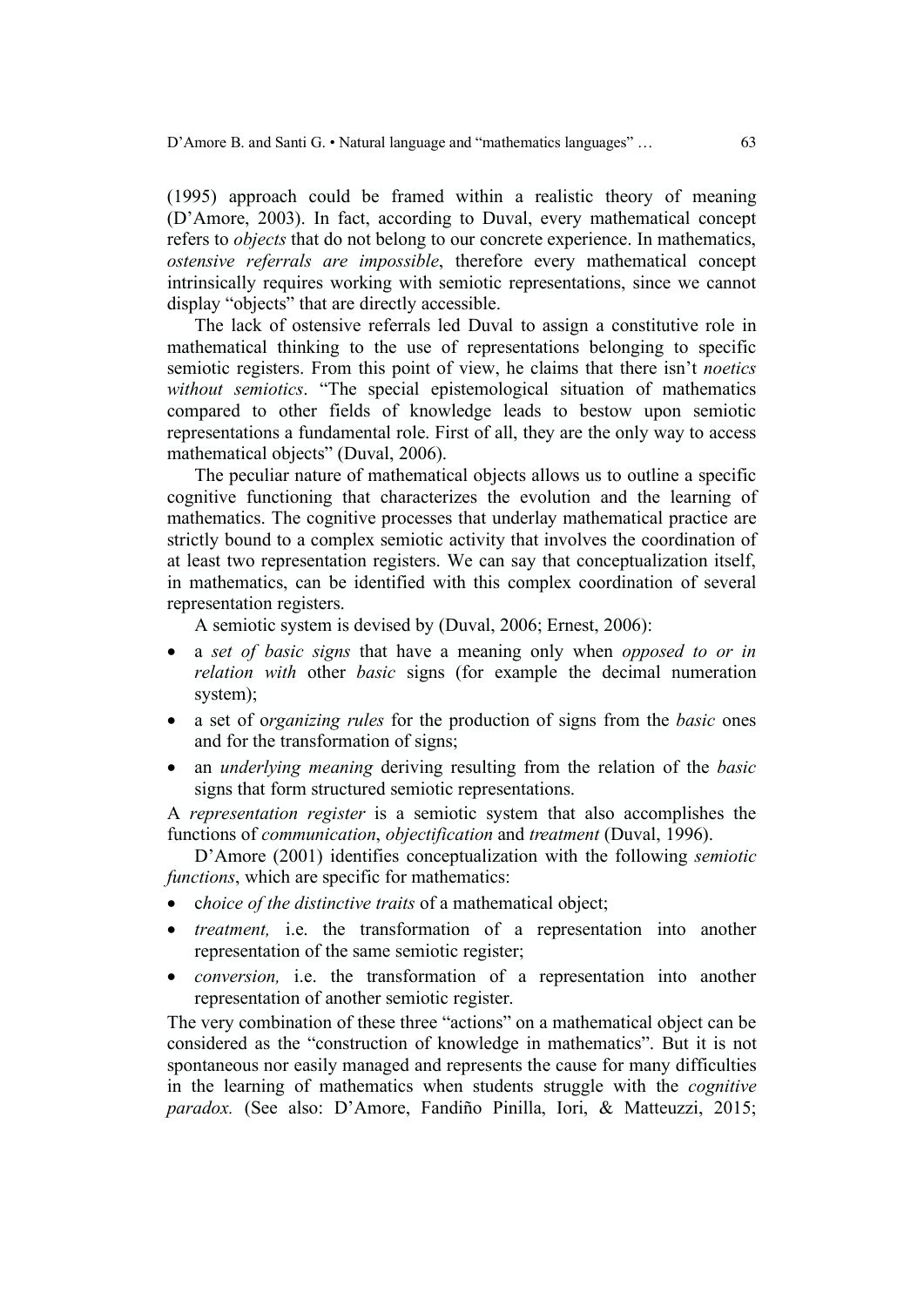D'Amore, Fandiño Pinilla, & Iori, 2013).

Mathematical objects are recognized as invariant entities that bind different semiotic representations, when treatment and conversion transformations are performed, and as such they cannot be referred to directly. Duval identifies the specific cognitive functioning of mathematics with the coordination of a variety of representation registers. Both the development of mathematics as a field of knowledge and its learning are accomplished through such a specific cognitive functioning.

Duval goes beyond Frege's classical *semiotic triangle* (*sinn-bedeutungzeichen*) and identifies meaning with the couple (*sign-object*), i.e. a relationship between a sign and an object it represents. The sign becomes a rich structure that condenses both the semiotic representation (*zeichen*) and the way (*sinn*) the semiotic expression offers the object according to the underlying meaning of the semiotic structure. Meaning therefore has a twofold dimension:

- *sinn*, the way a semiotic representation offers a mathematical object;
- *bedeutung*, the reference to an inaccessible mathematical object (D'Amore, 2010).

Meaning making processes and learning require to handle different *sinn* that are networked through semiotic transformations without losing the common *bedeutung* to the invariant mathematical object.

While in the operational phase the language plays a prominent role in sustaining the leap to higher levels of generality, in the referential phase the language sustains the coordination of representation registers via treatment and conversion.

In fact, natural language is a special and more complex semiotic system. Basically, it has 4 *discursive functions* (Duval, 1995, p. 91) that characterize it as a language:

- the *referential function* that allows us to designate an object;
- the *apophantic function* that allows us to say something on the objects we designate under the form of complete statements;
- the *discursive expansion function* that allows us to connect these statements in a coherent way;
- the *discursive reflexivity function* that underlines the validity, the mode and the status given to the expression by those who produce it.

The discursive functions of natural language are responsible for an appropriate control of the semiotic functions at a cognitive and metacognitive level. The key-players in the learning environment have to enact an aware understanding and control of the relation between:

- the spontaneous and narrative use of natural language;
- the specialized use of natural language;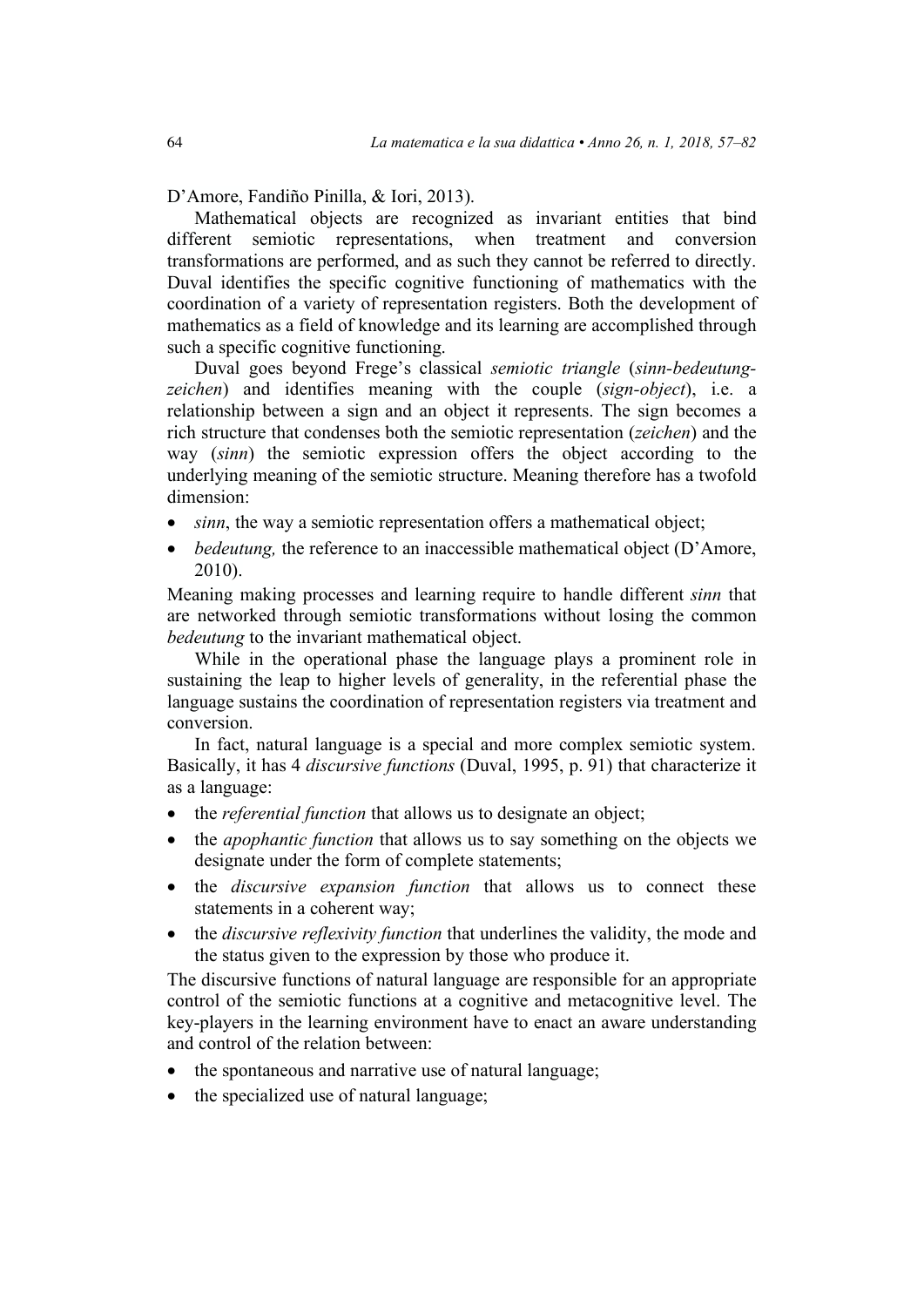• other semiotic registers used for definitions, deductive reasoning, algorithms etc.

On the one hand in TKO, when synchronically used with other semiotic means of objectification natural language allows students to move along the different layers of generality in which the mathematical object is stratified. On the other hand within a structural and functional approach, natural language, in diachronic transformations of signs, allows students to access ideal entities and to deal with mathematics as an observational science:

It has long been a puzzle how it could be that, on the one hand, mathematics is purely deductive in its nature, and draws its conclusions apodictically, while on the other hand, it presents as rich and apparently unending a series of surprising discoveries as any observational science. Various have been the attempts to solve the paradox by breaking down one or other of these assertions, but without success. The truth, however, appears to be that all deductive reasoning, even simple syllogism, involves an element of observation; namely, deduction consists in constructing an icon or diagram the relations of whose parts shall present a complete analogy with those of the parts of the object of reasoning, of experimenting upon this image in the imagination, and of observing the result so as to discover unnoticed and hidden relations among the parts. (…) As for algebra, the very idea of the art is that it presents formulae which can be manipulated, and that by observing the effects of such manipulation we find properties not to be otherwise discerned. In such manipulation, we are guided by previous discoveries which are embodied in general formulae. These are patterns which we have the right to imitate in our procedure, and are *the icons par excellence* of algebra. (Peirce, 1931-1958, 3.363)

The teaching design cannot underestimate the need of personal meaning that drives the student's activity both when learning at school and in his every-day experience. There are two basic constitutive elements that contribute to personal meaning:

- *operational invariants* of schemata;
- a system of *convictions and interpretations.*

When teaching fails in aligning the cultural meaning with the personal one, the student accomplishes his need of meaning by having recourse to operational invariants, enhanced by beliefs and interpretations, that make him feel selfconfident and self-effective in a situation of cognitive and emotional dismay. Mathematics education refers to the operational invariants as *intuitive models* because of the sense of globality, immediacy and self-evidence they convey. The system of beliefs and interpretations that intertwine mathematical knowledge, teacher and pupil is referred as *didactical contract*.

An appropriate use of natural language provides students with the cognitive and metacognitive strength to bear the strain in accessing mathematical meaning that requires to deal with a broad and composite semiotic activity. If it is disregarded because considered not rigorous nor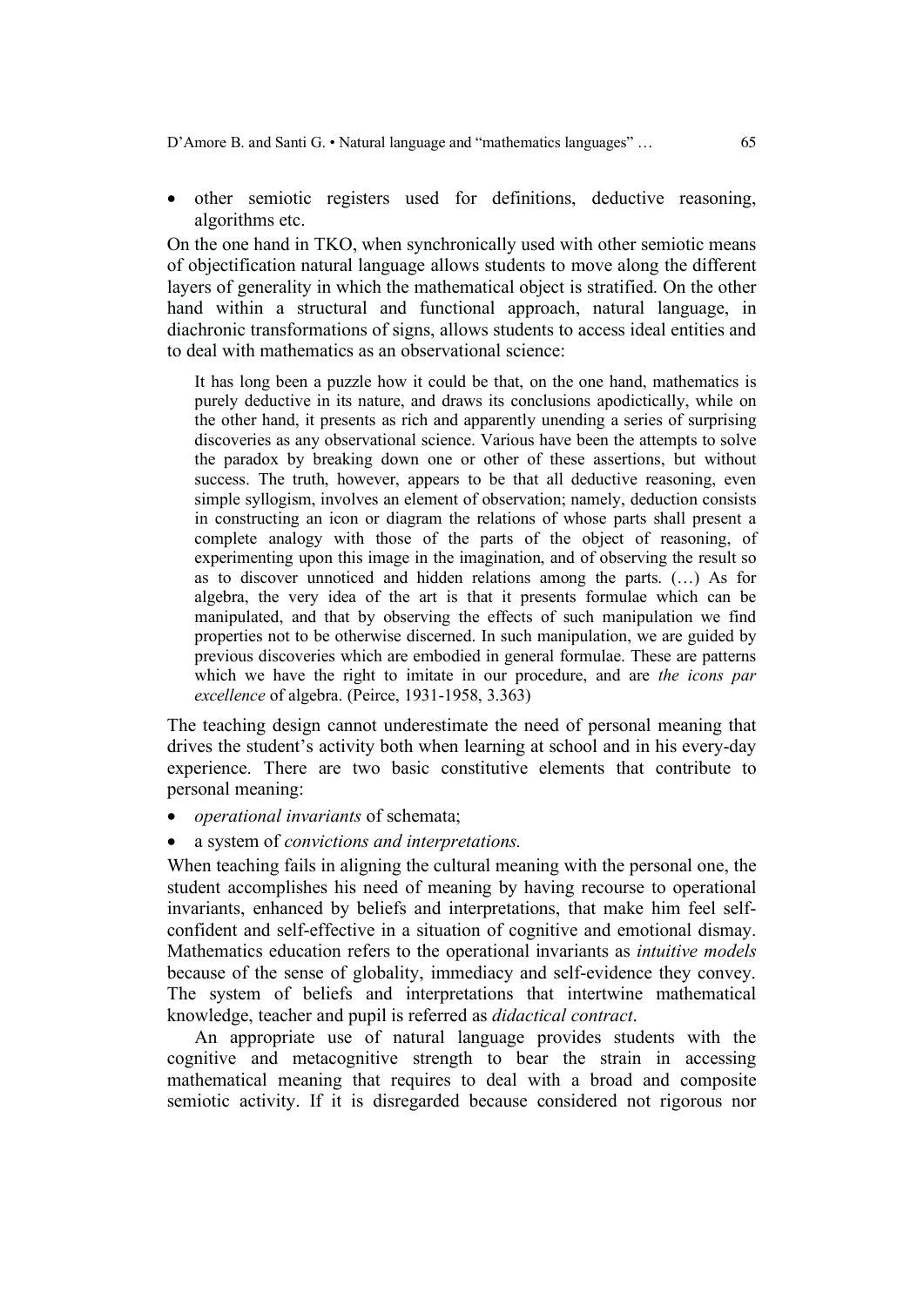mathematical or biased by inappropriate uses of specific language, the student can turn to inappropriate intuitive models, stereotypes and the didactical contract.

### **3. Students' episodes**

We present accounts of episodes taken from various research studies in mathematics education carried out over the years by Bruno D'Amore and his collaborators.

### *Episode 1. "Like that, I understand"*

At the age of 14, Italian children make an important "choice" for the future course of their studies: having finished middle school, and therefore having completed their compulsory schooling, they "decide" in which upper school they continue their education. Giovanni (I will use this fictitious name for him) is one of the many students who have been disheartened by middle school; he certainly does not shine because of his intelligence (whatever that word means) or his intuition (ditto), but he is a person who stays quietly in his seat. In middle school, especially in mathematics, he was enduring various attacks: the fact of not knowing how to solve "easy" equations, or how to calculate "simple" expressions in an orderly fashion; above all, the fact that he got lost when faced with the problem of "translating" from natural to algebraic language caused him to be branded as scholastically incapable. His destiny is sealed: he is not worthy of the luxurious desks of the grammar schools or the technical high schools and he will have to be content with the benches of a professional institute. His humble parents do not even understand exactly what has happened, but Giovanni is satisfied. He despises formalisms; above all he wants to work with his hands. All his friends respect him because at the age of 12 he knows how to take his moped apart into an infinite number of pieces and put it back together again, and because he is the only one who has a girlfriend. Going to a professional institute means finally being able to work with engines, tools and machines; goodbye cursed compositions, goodbye monstrous expressions. But, alas, he realizes very quickly that things are not exactly like that. After the first few days, his mathematics teacher, introduces polynomials to Giovanni and the whole class (in which the Giovannis are many, almost the entire group). They have to compute sizable products, without quite knowing why, take out common factors, apply rules. Giovanni is in trouble, and with him all the Giovannis. Above all he is stymied by the language used by the teacher. This language vaguely resembles Italian, but so to speak, it is more compressed (we would say: terse, condensed in its expression, with an unambiguous syntax) … The teacher turns to us seeking help. We tell her explicitly that the choice of this mathematics topic does not seem a great idea; it is not suitable for those students, but according to the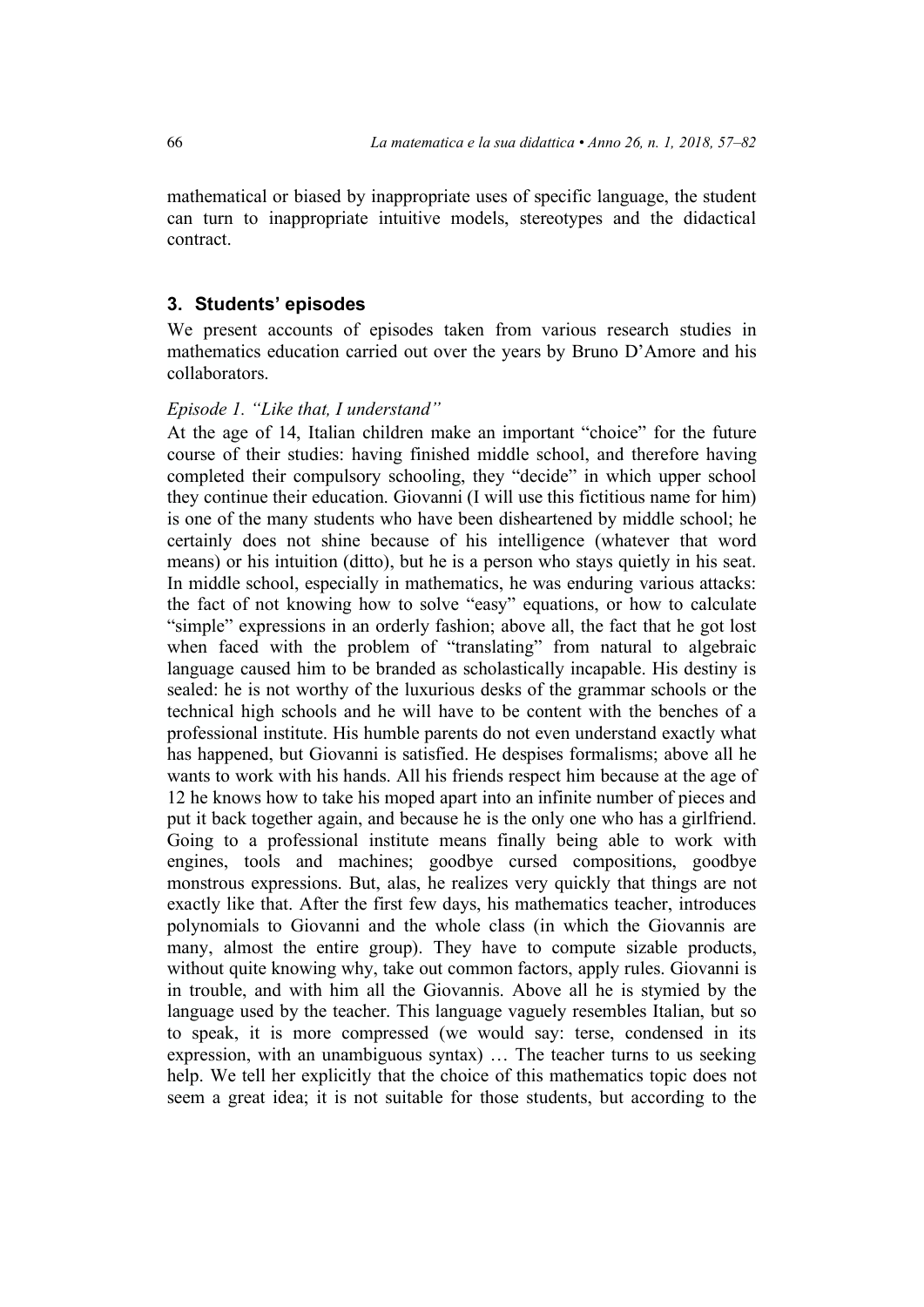compulsory government curriculum she has to develop it! We state, once and for all, that this teacher and those like her are not to blame. The blame lies with those who do not provide these teachers with cultural alternatives, thereby making them believe that polynomials etc. are the only mathematics that exists. Having made that clear, we suggest the teacher a "trick" that has worked very well elsewhere. That is, consider how mediaeval school books – those written in the vernacular – present the rules of algebra, explain the procedures, present the problem statements. On other occasions, by comparing those languages with the one we use now, the children have recognized that, in fact, our symbolism and, more generally, our method of doing mathematics, is very much simpler. We ourselves go into the class and experience the following episode. We present mediaeval abaci, Greek geometrical algebra and especially algebraic symbolism that is wholly verbal (rhetorical algebra), and we wait for the reaction obtained in earlier testing. Not in this occasion. This time Giovanni, *that* Giovanni, blurts out exactly these words: "But why don't they do it like that anymore? Like that, I understand!".

Giovanni has been exposed to symbolic language without objectifying algebra at lower levels of generality. He missed the chance to deal with mathematical objects within his embodied space-time and kinesthetic experience, therefore he gave up his personal involvement in learning algebra.

Natural language offers Giovanni the opportunity to fill the gap between his personal need for embodied meaning and the cultural interpersonal meaning objectified by symbolic language. The introduction of rhetorical algebra on the part of the researcher provides the student with the constitutive processes of algebraic thinking. Despite the redundancy and heaviness of rhetorical language, thanks to its generative and deictic potentials, Giovanni is able to recognize the operational invariants in his personal meaning made of space-time experience, movement, feelings and emotions. At this point, the use of symbolic language can prompt the leap to higher levels of generality, by addressing treatment and conversion operations. The *referential, apophantic*  and *discursive expansion* functions of natural language drive the basic semiotic operations. They allow to refer to the algebraic entities, describe and characterize them, and embed semiotic transformations in a coherent and rational discourse.

Natural language and mathematics: there is still much to consider in this relationship. Algebraic symbolism as an objective shared by society. Epistemological obstacles connected to the specific language of a discipline and to the pseudo-natural language in which the discipline is carried out or presented to the students. How many profound observations Giovanni gives us!

### *Episode 2. "I divided the friends among the biscuits"*

Lugo di Romagna, an important agricultural center in the province of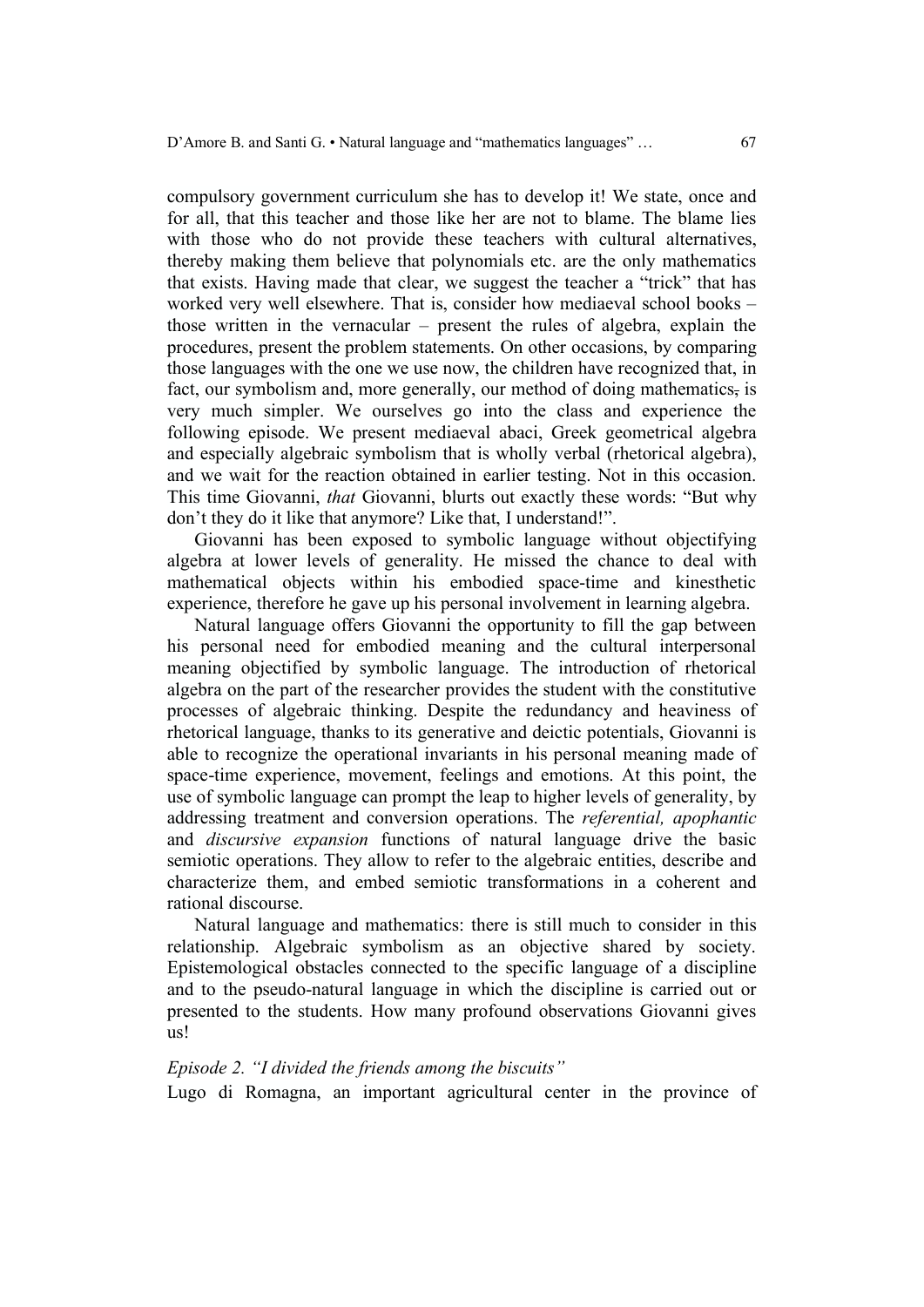Ravenna, Italy. A test concerning intuitive models (Fischbein, 1992) of multiplication and division, which are carefully described in D'Amore (1993a, pp. 168–185), contains the following item:

"15 friends buy 5 kg of biscuits; how many kilos of biscuits should each one receive?".

41% of the students at the end of the first year of scientific high school answer with the operation:  $15 \div 5$ . An intuitive model arises. It is based on a "wise" arithmetic practice assumed as a parasitic model (Fischbein, 1992), "always divide the larger by the smaller". The experiment is also carried out in primary school, at the end of Grade 5, with an identical answer given by 67% of the students. When the primary school children are interviewed individually, one after the other, no one acknowledges spontaneously that one should (or that one could) perform  $5 \div 15$ , unless the 5 kg are transformed into some large number of grams. But those who are interviewed in the first year of scientific high school react differently: all the students claim to have skimmed over this problem statement, whose semantics was sneaky, and they also admit that they were deceived by the fact that the numerical datum 15 came before 5. Someone also goes on to say that it was so easy to perform  $15 \div 5$  and that this has lowered his critical threshold. One of the cleverer students understands straight away, laughs, hits his forehead with his hand and exclaims: "Instead of dividing the biscuits among the friends, I divided the friends among the biscuits".

Fischbein (2002) defines intuitive thinking as an immediate self-evident, global, coercive form of thinking. We always urge, consciously or unconsciously, for intuitive thinking because of its immediacy, self-evidence and globality. It fosters positive emotions and a sense of well-being towards thinking and learning. Its strength can be traced back to embodied activity, which is objectified by sensorimotor experience and movement. Assigning the 15 kg of biscuits among the five friends instead of doing the other way around is perceptually immediate and self-evident. When it is 5 kg of biscuits among the 15 friends the self-evident embodied meaning evaporates. The previous operational invariant for division, with its strong embodied meaning condensed in a parasitic model (Fischbein, 2002), is thus applied. The term "division" assumes a different meaning; it has to reach a higher layer of generality. Having recourse to natural language, it is interesting how the high school student is able to visualize the interaction, in space-time, between the kilos of biscuits and the number of friends. Thereby he is aware that he is addressing the pattern of division where the dividend is greater than the divisor and he is dividing the friends among the biscuits. Such an awareness leads the student to a new objectification of the problem in natural language:

"5 kilos of biscuits must be obtained by multiplying the 15 friends by the kilos of biscuits per student".

The student is ready to use symbolic language: he writes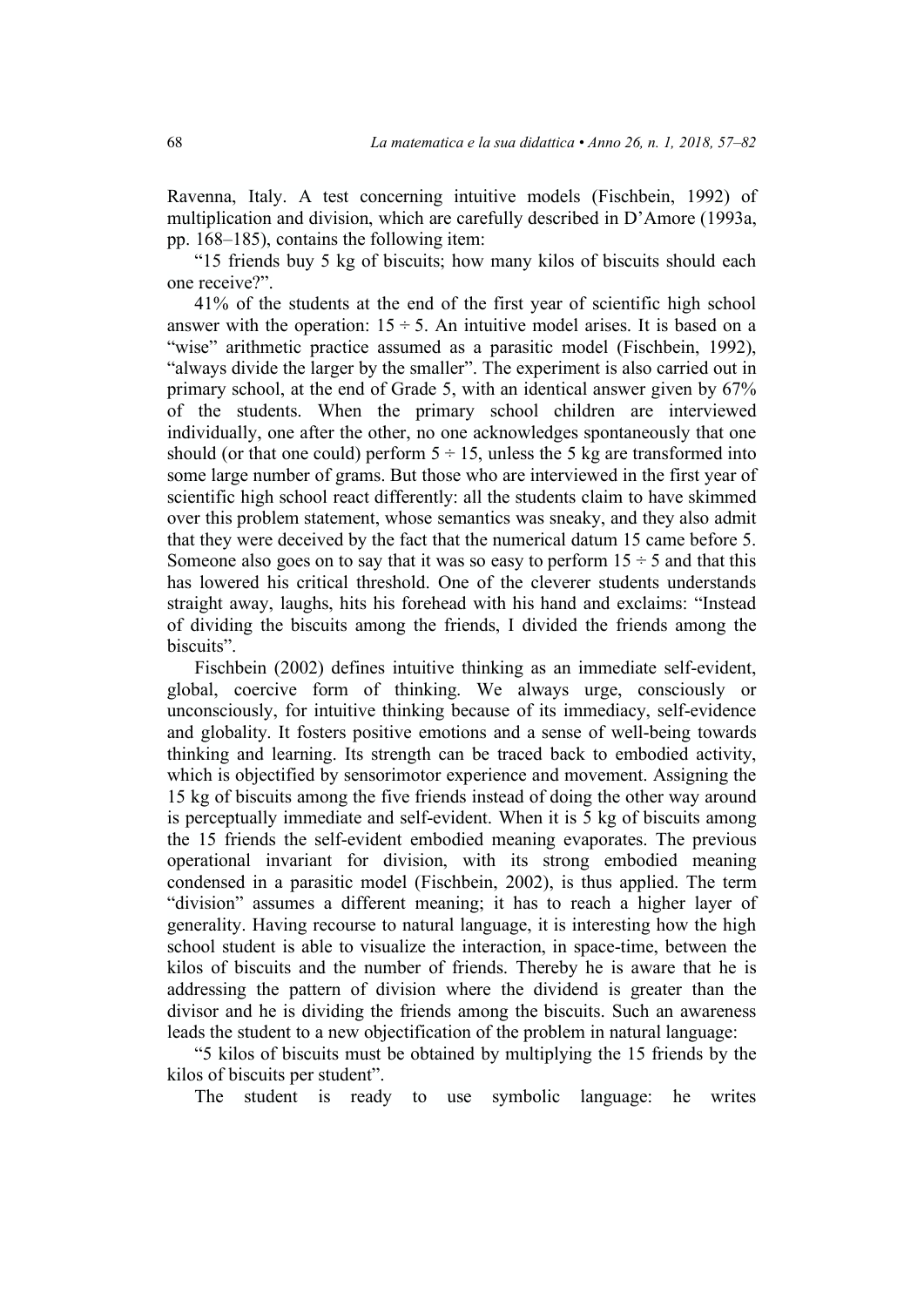5 kg = 15 friends  $\times n$  kilos/friend, therefore the kilos per student are 5 divided by 15.

From a structural and functional point of view the congruence between natural language, symbolic arithmetical register and the iconic register in which we can visualize the biscuits and the friends accounts for the immediacy of the case in which the number of kilos of biscuits is greater than the number of friends. The linguistic control of the problem allows the clever student to notice the incongruence between the semiotic registers mentioned above when the number of students is greater than the number of biscuits units. The *referential, apophantic* and *discursive expansion* functions are crucial in organizing the distinctive features of the problem expressed in natural language, in order to perform the correct conversion into the arithmetical language and solve the problem through appropriate conversions. For a detailed analysis of the relation between intuitive thinking and semiotics we refer the reader to Andrà and Santi (2011, 2013).

Stereotype, intuitive model, parasitic model, textual semantics, skimreading the problem statements, … how much more could be said.

*Episode 3. Metacognition in the negative: "The fact is that I don't know …"* During the long night from the  $25<sup>th</sup>$  to the  $26<sup>th</sup>$  March 1993, in Sulmona (Abruzzo, Italy), Vergnaud and D'Amore discussed metacognition at length. D'Amore orally reports:

For me it was a real lesson in didactics that I will never forget. And neither Gérard has forgotten it, since each time we meet he reminds me of it. In short, he claimed that the didactic purpose of metacognition should always be expressed in the negative: what I don't know, what I don't know how to do.

In fact, at that time the Bologna research team was investigating the "mathematics of time". One of the problems asked: "Antonio, the baker, works from 9:00 PM on Tuesday to 6:00 AM on Wednesday. How many hours does he work?".

Given at different school levels, it produced a great variety of results. But a little girl in second grade (primary school), after drawing a baker kneading the dough, wrote exactly the following words: "I don't know how to solve this problem and moreover I don't know how many hours are in the night". Of course, this "moreover" was understood as a "because".

A beautiful example of individual meaning that does not intersect the cultural one. She draws the baker kneading the dough, but she does not have a precise experience of how time passes during the night. The "9:00 PM to 6:00 AM" expression is meaningless to her, outside her zone of proximal development and her embodied experience. Natural language allows her to translate and objectify the distance between time in her personal meaning and time as a cultural object. A narrative use of natural language could build a bridge for the use of sexagesimal system, she already uses to indicate time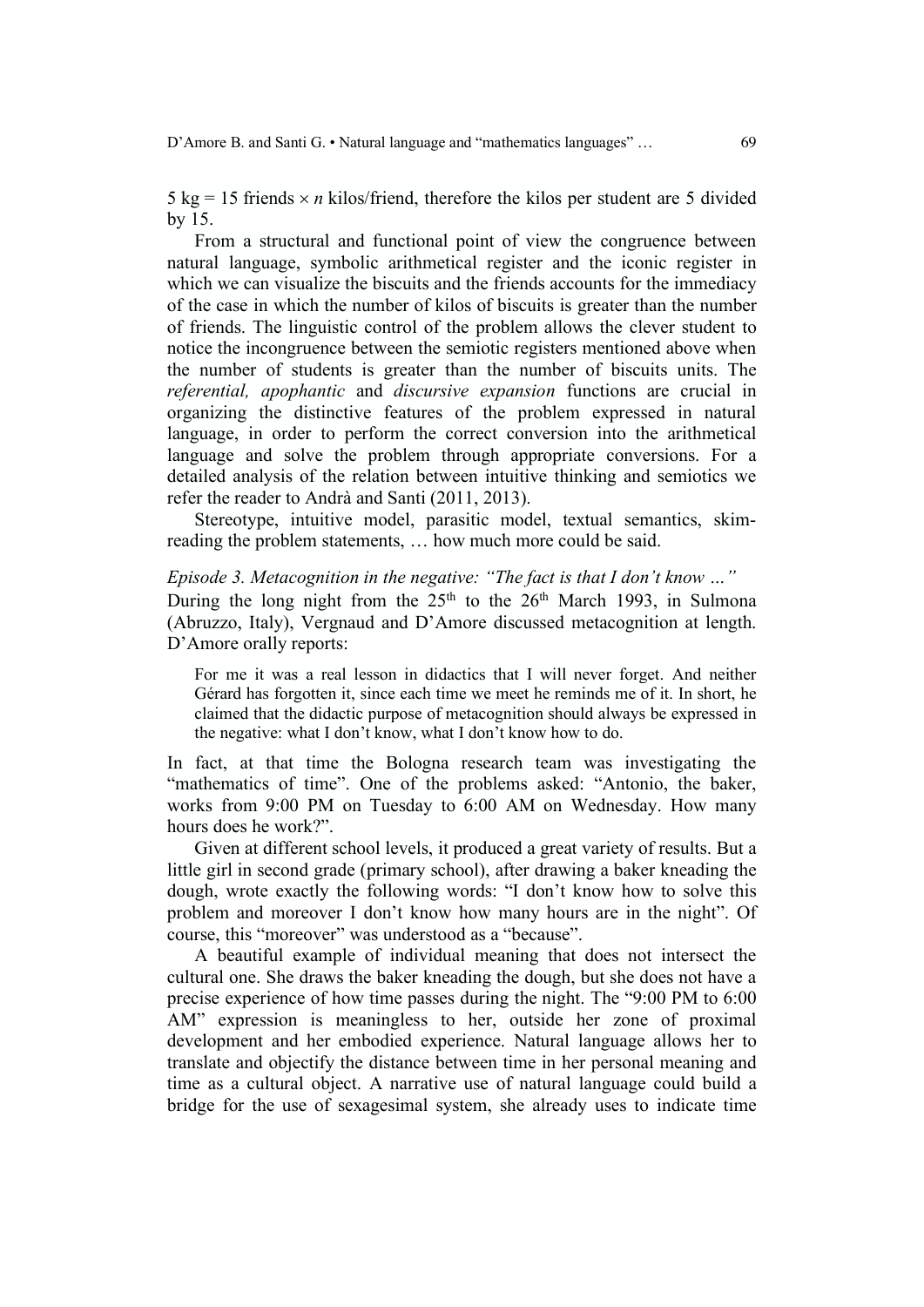during the day, also in the transition from 9:00 PM to 6:00 AM.

This is an excellent and significant example of conceptual metacognition in the negative, but extended to a procedural context: if I knew how many hours there are in the night, then I would know how to solve the problem. Awareness, mastery, metacognition. It seems to us that this episode contains a world of possible paradigms.

#### *Episode 4. "Ah, but it can't be done that way"*

The following problem suggested by E. Fischbein (1992) is well-known: "0.75 liters of orangeade cost 2 dollars; how much does 1 liter cost?". To this, one should respond with the banal operation  $2 \div 0.75$ . Instead, it gives rise to a great variety of surprising reactions, even more surprising when compared with the reactions obtained with the following, apparently entirely analogous exercise: "2 liters of orangeade cost 6 dollars; how much does 1 liter cost?". The same adults and students who respond to the second question with an immediate  $6 \div 2$ , almost never give the above division as their answer to the first question, looking instead for more semantically controlled ways such as the proportion:  $0.75 : 2 = 1 : x$ . Or they fall back on fractions, noting that 0.75 is 3/4. Having brought out how the second problem could be solved by calculating  $6\div 2$ , we wondered if, by analogy, the students in  $7<sup>th</sup>$  grade would accept that for the first problem one should calculate  $2 \div 0.75$ . But the response of more than one student can be condensed into the protest of one young man: "Ah, but it can't be done that way". So, the analogy does not come into play: the numerical datum 0.75 destroys a possible logical analogy between the two problems. We even tried asking:

"*A* liters of orangeade costs *B* dollars; how much does 1 liter cost?", suggesting that numbers could be used in place of *A* and *B* and proposing the generic solution  $B \div A$ . Of course, no one proposed anything but natural numbers. When I attempted to put 0.75 (or 0.5) in place of *A*, at the moment of redoing  $B \div A$ , the refusal mechanism sprang up once again: the "good" operations can no longer be used, and you have to fall back on other methods.

This is a paradigmatic example of non-congruence between the specific language of mathematics regarding division operations and the arithmetical language (idem). A conversion from the specific language used in the problem statement to the symbolic arithmetical language would allow us to solve the problem with simple calculations. The proportion establishes an immediate congruence between the problem statement and arithmetical symbolism. The symbol of division replaces the term "costs" and simple conversions and treatments make the problem apparently very easy. This turns out to be a trick that hides the lack of an adequate mediated reflexive activity, in the operational phase, to objectify division. The lack of a robust embodied objectification of division leaves us with a shallow and weak reification of this arithmetical operation and any semiotic transformation is meaningless. On the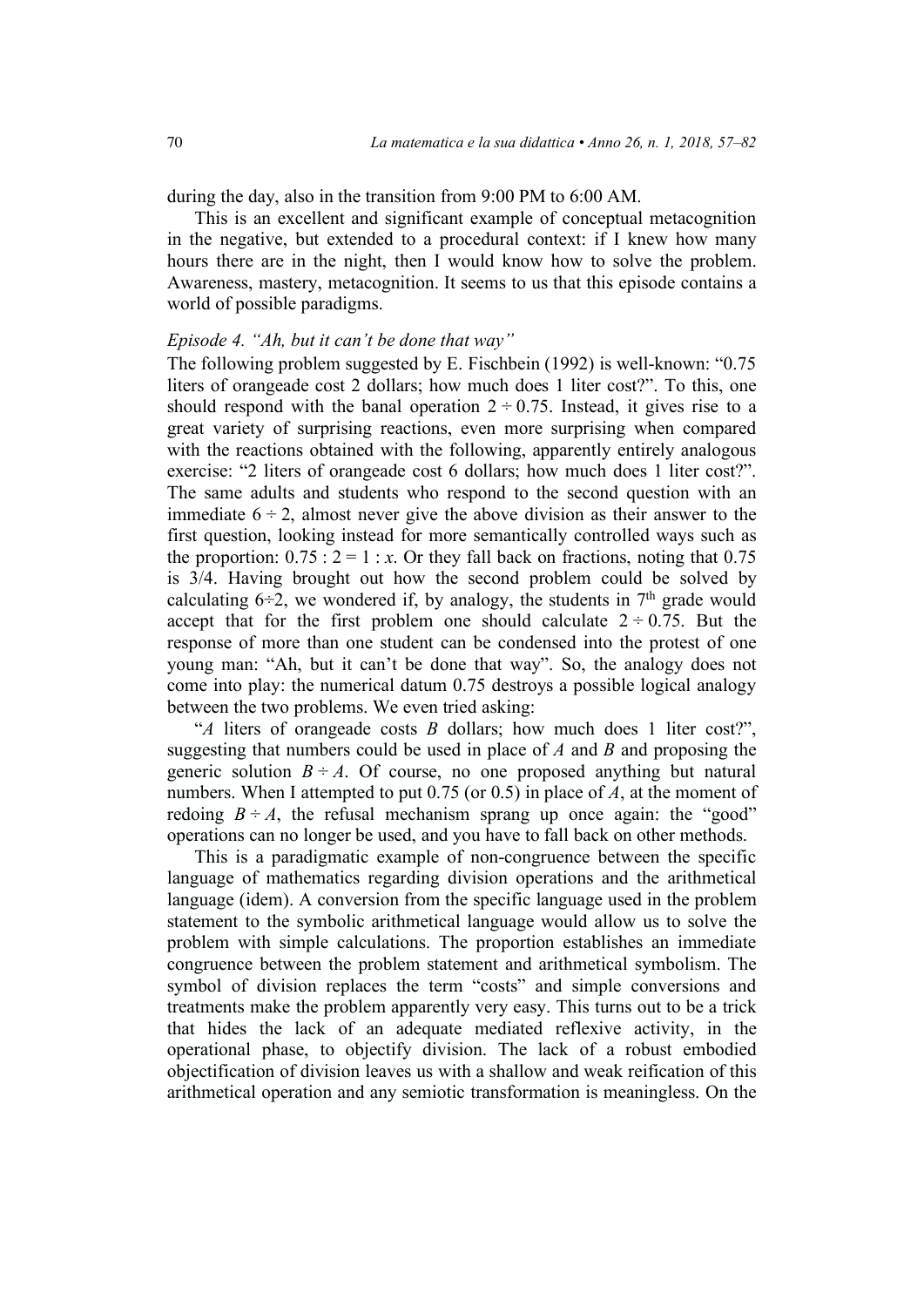basis of an embodied meaning it is reasonable to foster a leap to higher levels of generality for division. The use of conversion and treatment with the aid of the discursive functions of natural language is at this point significant. Otherwise, students and teachers are left with stereotypes, prisoners of the strength of intuitive models: under these conditions resorting to proportions can be interpreted as the *formal delegation clause* of the didactical contract (D'Amore, 1999; D'Amore, Fandiño Pinilla, Marazzani, & Sarrazy, 2010; Narváez Ortiz, 2017). The structure of the problem is identical to the one in example 2, by substituting the kilos with the dollars and the friends with the liters. The same remarks apply to the role of natural language.

Stereotypes, mechanisms of analogy blocked by particular choices of numerical data, the role of data in the solution of a problem. Furthermore, intuitive models of division: indeed, if dividing means sharing out or containing, what could "*divide by 0.75"* possibly mean? And thus, once again, language.

We continue with other interesting verbal contributions (D'Amore, 1993c).

#### *Episode 5. "The smallest number in the world"*

Let us suppose we ask a second-grade student: "What is the smallest number in the world?". Setting aside the reasonableness of the question and the formality of the linguistic register used, about which we will speak later, the answer "Zero" would be considered an optimal result. But what would we think if the same answer was given by students in eighth grade (13-14 years old), after they had come to know the set Z of the integers? And if the same answer was given by students in the final secondary school years, students who already knew mathematical analysis? And by fourth year undergraduates in a mathematics degree course? It would not be a big surprise if the question was asked in the particular linguistic and mathematical environment that is defined in D'Amore and Martini (1998) as the "natural context", i.e. in a context of natural and not formal language.

A series of questions of various kinds is posed in natural, colloquial language, by using the linguistic register of everyday language, totally ignoring the formal language that is normally used when mathematics is done in the classroom (and that is the reason behind the linguistic formality of the question given above). Among all these questions we require the use of natural language. In this way we create, subtly but apparently very strongly, an environment that we call the "natural context", formed by everyday language and natural numbers. At this point, the response "Zero" to the preceding question becomes clear. (It might be interesting to know that many students in the final secondary school years who have studied mathematical analysis and very many fourth-year mathematics undergraduates answered writing " $-\infty$ ". Perhaps it should also be said that the fourth year of the mathematics degree course where we conducted this experiment was not housed in an Italian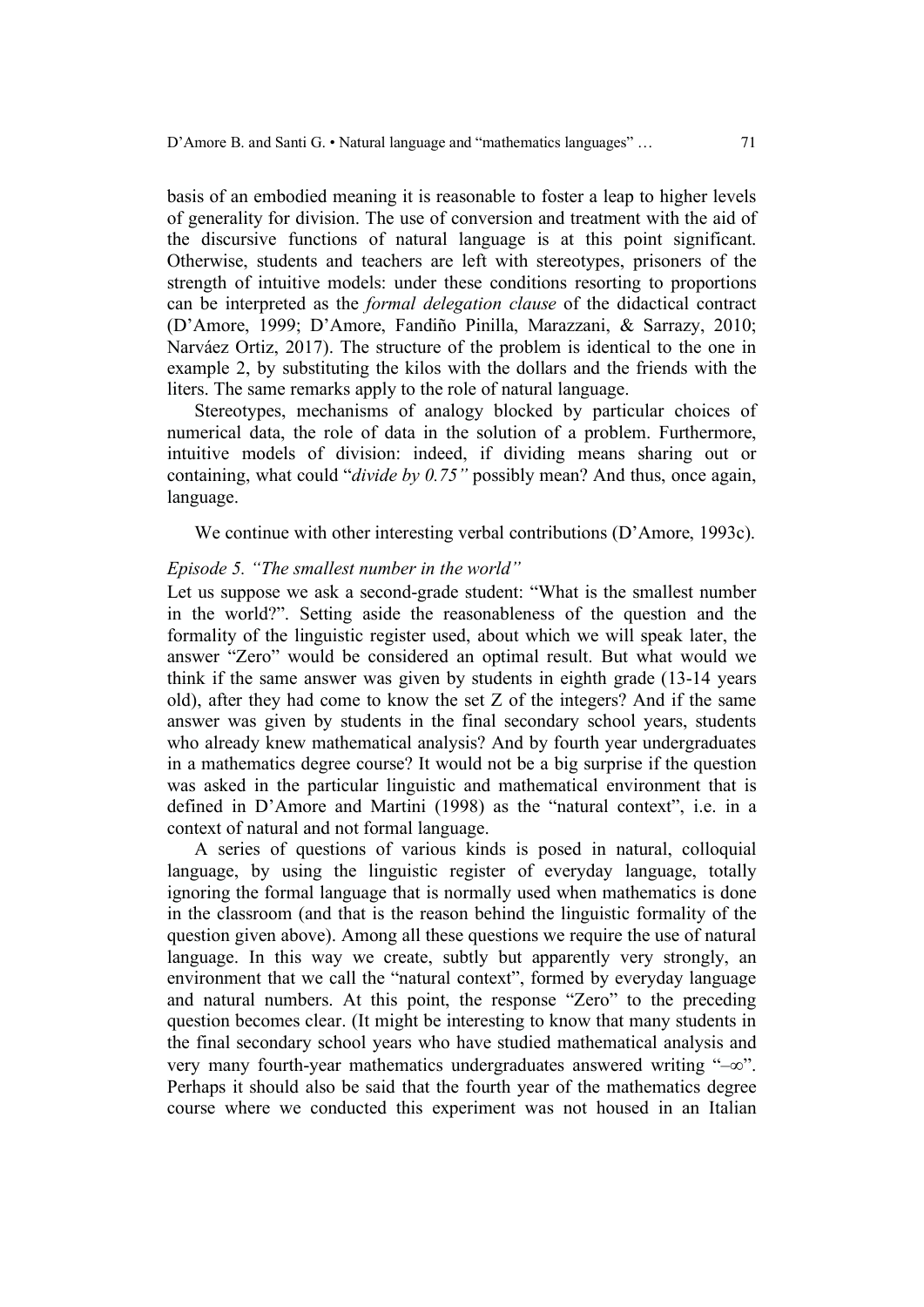university). But the story does not end here. The next question was: "Which is smaller,  $-3$  or  $+2$ ?". This question breaks out of the natural context ... And nevertheless, there are many of the students who answer "+2" here, while leaving "Zero" for the preceding question. Others, however, go back and modify. (We must also say, in the interests of truth, that many students know that, in view of the existence of the negative numbers, the answer "Zero" is incorrect and is not good enough, but they do not know what to write. Those who reach the point of writing, in words, "doesn't exist", "there's no such thing", or something similar, are in a tiny minority, even among the primary school teachers interviewed).

The notion of "big" and "small" is exactly at the point where personal/embodied meaning and cultural/disembodied meaning crash against each other. *Small* in what sense? In terms of absolute value, in terms of number ordering, or in terms of limit? " $-\infty$ " is big or small? The embodied notion of big and small needs to be transformed at a higher level of generality in the context of numbers. Furthermore, the structure of the semiotic register undergoes important changes that hinder an invariant notion of big and small as we move from natural numbers to integers. The presence of the plus and minus signs puzzles the students and mixes up the possible meanings of "big" and "small" mentioned above. The *referential*, *apophantic, discursive expansion* and *discursive reflexivity* functions in the context of number systems allow us to designate numbers in the different number systems, formulate claims regarding "big", "small" etc., organize a discourse and recognize the validity, the mode and the status of the claims. The coordination of natural language, specific mathematical language, and symbolic language outlines the correct meaning of *big/biggest* and *small/smallest "*number in the world".

Here one might reflect upon the reasonableness of contexts, upon the influence that these have on mathematics classroom, upon artificial environments, upon the blend of natural and mathematical language, and once again upon stereotypes and intuitive numerical models.

### *Episode 6. "My God!"*

Here is the account of an experiment carried out in a foreign country (outside of Italy) with upper secondary school students (pupils aged 15 to 20) (Gallo, Amoretti & Testa, 1989, p. 14): "Draw the rectangle *ABCD* with side *BC* along the straight-line *r*".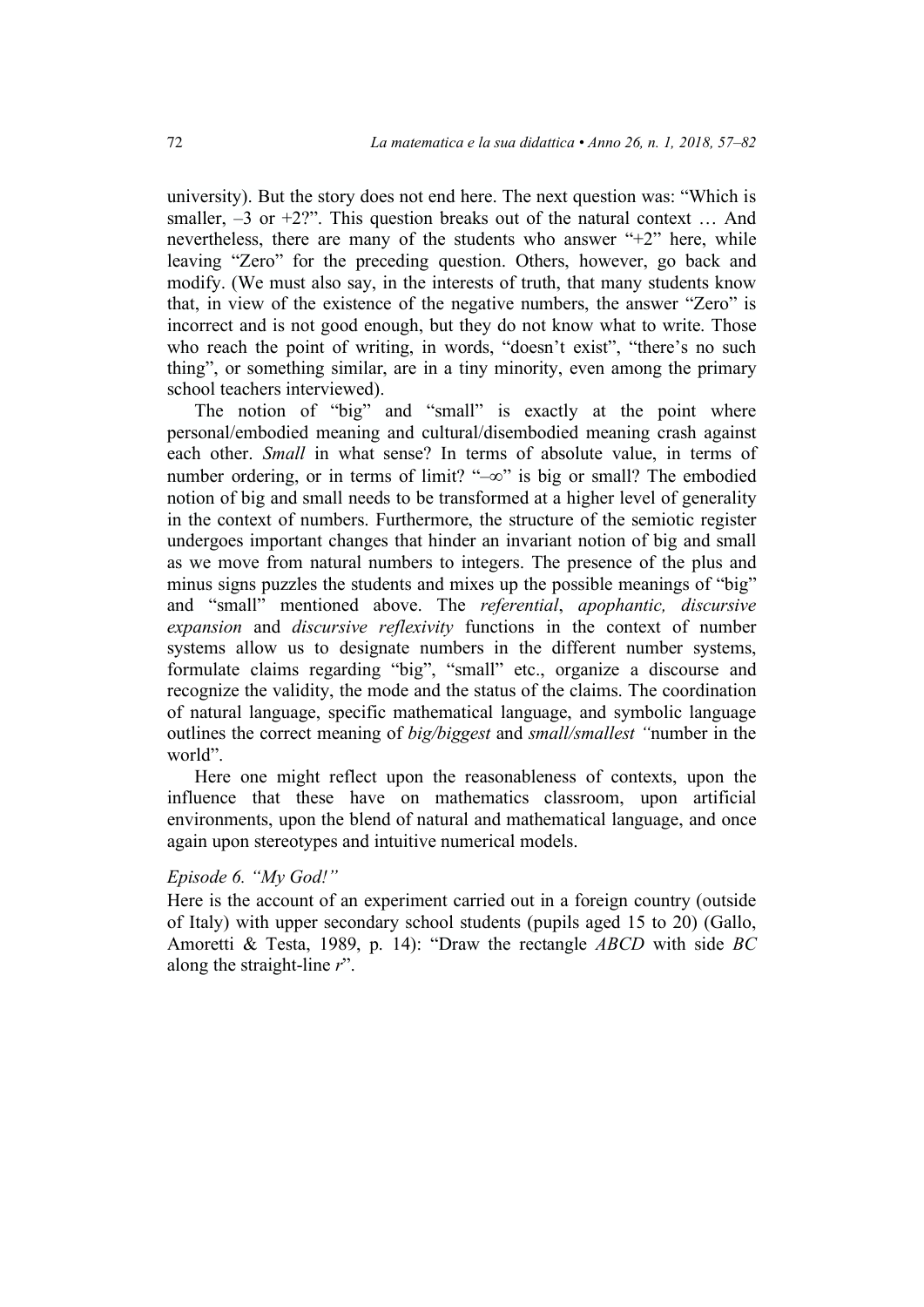

And here are some of the responses (reproduced at a greatly reduced scale: the actual originals are available for those who would like to see them).



One of the mathematics teachers simply said: "My God!", when we showed him the results obtained in *his* class. The discussion of the causes that underlie these results is well carried out in (Gallo, Amoretti, Testa, 1989, p. 14). But, in addition, we wanted to study the relationship between these responses and the conceptual difficulty of understanding the sense of the request in all its complexity, the problem of the use of stereotypes with regard to geometric figures, according to which rectangles have horizontal bases etc. In particular, on this occasion, our discussion with these teachers covered natural language and the non-neutrality of the language in which geometry is done and geometrical problems are presented.

Objectification of geometrical figures is usually embodied in the perceptual space of the student. The individual's experience of space is strongly influenced by the fact that we are immersed in gravity. He feels a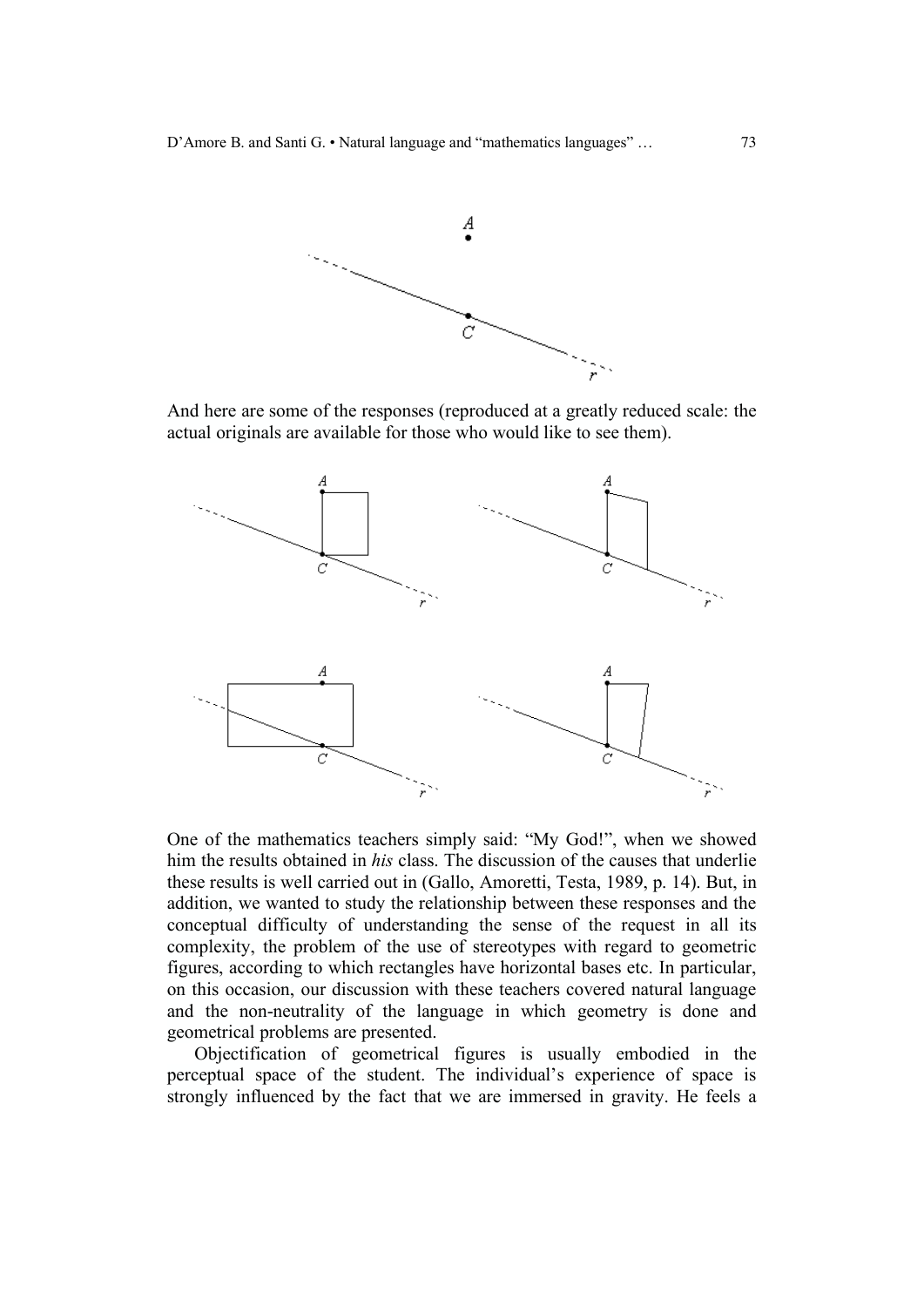sense of proximity towards geometrical entities when semiotics means of objectification recall the vertical structure of our experience. The specific language of geometry and natural language tend to reinforce the relationship between the positioning of figures in the geometrical space and the embodied experience of physical space: "base", "height", "the horizontal and vertical lines", for example. When the individual meaning of geometrical figures has to be aligned with their cultural meaning, the student lives a rupture in neglecting a privileged position according to the verticality of physical space. The use of linguistic terms such as "horizontal" and "vertical", "base" and "height" do not allow to objectify the geometrical object at higher levels of generality. The use of natural language hinders an appropriate learning of geometry and can result in stereotypes and parasitic intuitive models. The solution of the problem requires a leap to higher levels of generality that allow the students to go beyond their perceptual experience of space. The solutions presented above show the strength and the need for embodied meaning on the part of the students. In fact, the students quit any logical control of the problem and give nonsense answers, a behavior typical of the didactical contract. The answers are nonsense as regards the institutional mathematical meaning, but they make sense at their personal level. The students are aware that their figures are not rectangles, or they do not accomplish the request of the problem, but they make sense in their effort, trapped in a parasitic strong model, to attend the request of the problem. The challenge of teaching and learning mathematics is to push students towards higher levels of generality without losing the core of their individual embodied experience. Once again, natural language can be a resource to objectify figures in the geometrical space starting from the physical one.

This is a significant example that questions our understanding of perception. Often one believes that perception is just an intentional movement of consciousness towards a physical or mental object that exists per se. Instead the object's mode of existence is entangled with the way our intentional act attends it. The problem for the student is to attend to the figure according to the constraints of the problem. There is no a priori rectangle that the students are unable to see. There are different modes of existence of the rectangle corresponding to the different intentional ways to attend them. The point is that the students' intentional way of referring to the geometrical figure is different from the cultural and general one required for the solution of the problem. Furthermore, the student's way of attendance is tainted by schemes, beliefs and interpretations. As some of the above drawings show, some students are convinced they have to connect points A and C to form a side of the rectangle. The educational issue is how to "domesticate" the student's eye to attend geometrically the drawing proposed in the problem statement, i.e., borrowing Radford's terminology, how to transform the biological eye in "the eye as a theoretician". For an in-depth analysis of this topic we refer the reader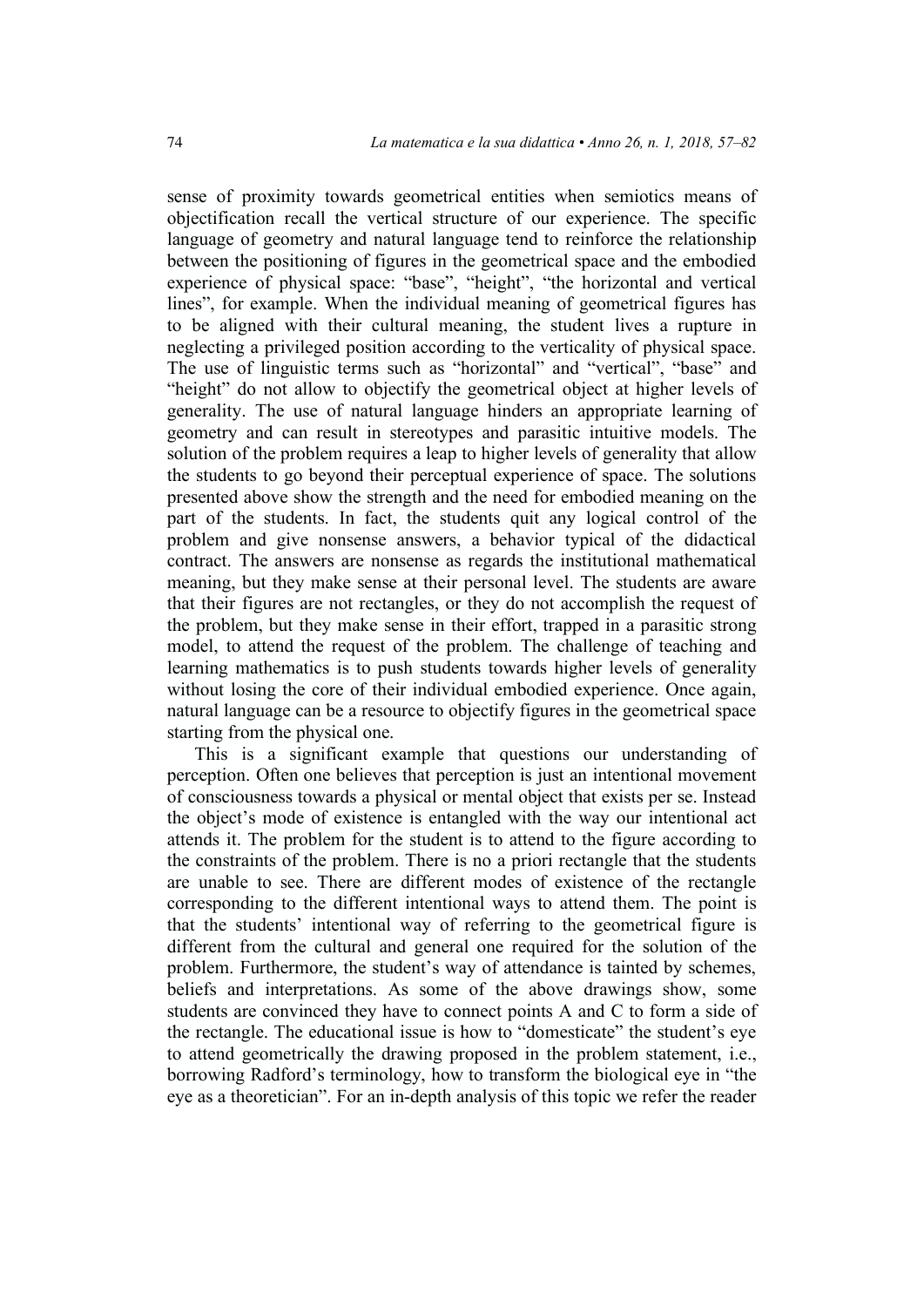to Radford (2010). The eye is culturally "domesticated" also with the help of natural language that can support the transition from the experience of the physical space to the objectification of the geometrical one. When moving towards higher levels of generality, the student broadens the meaning of terms such as "height", "vertical", "bottom" and "top" with terms that objectify the rectangle independently from our physical perception of objects. For example, the term "height" becomes the "side" of the rectangle and the term "vertical" becomes the "angle between one of its sides and a straight line". When the students are able, supported by the natural language, to imagine the rectangle as a specific relation between four segments and all its possible positions in the plane, the above problem becomes immediate.

In terms of representation registers there is no direct correspondence – moreover such a correspondence is biased by a strong intuitive model of the rectangle – between the problem statement in natural language and the geometric figural representation register. The correct conversion would make the problem extremely simple. The discursive expansion and the discursive reflexivity are crucial in erasing the bias mentioned above, recognizing the distinctive features of the rectangle in the context of this problem, and establishing the correct conversion. This is a good example that shows that the semiotic control is one of the possible and necessary learning in mathematics (Bolondi & Fandiño Pinilla, 2008). Is it a mathematical, a semiotic or a linguistic issue? Where do we draw the boundaries between the three domains?

#### *Episode 7. "You can't do that!"*

Very rapidly: primary school, we propose an impossible problem. The children all answer by simply adding the numerical data in the statement of the problem (a similar thing is reported in D'Amore, 1993b). We explain to the children that the problem is impossible. Nervous sniggers; the most impetuous youngster objects: "Ah, but you can't do that! If the problem is impossible you should have said so. Our teacher does". Yes, this is certainly the didactic contract and the transparency clause. Yes, this is certainly the *Topaze effect* (Brousseau, 1997; D'Amore, Fandiño Pinilla, Marazzani, & Sarrazy, 2010; Narváez Ortiz, 2017). But it also concerns the general model of a problem and stereotypes (Zan, 1991-1992).

Impossible problems, also known as the *"age of the captain effect"* (Chevallard, 1980; D'Amore, 1999), are effective in unveiling the student's beliefs, interpretations and expectations that contribute to their personal meaning regarding mathematics. Here, a problem in mathematics *must have* a solution, possibly obtained after some calculation. The teacher's mathematical practice has been reified by the students into a strong operational invariant: "Given a problem, I have to find the solution". When this expectation is deceived the students react: "You can't do that!": Brousseau's didactical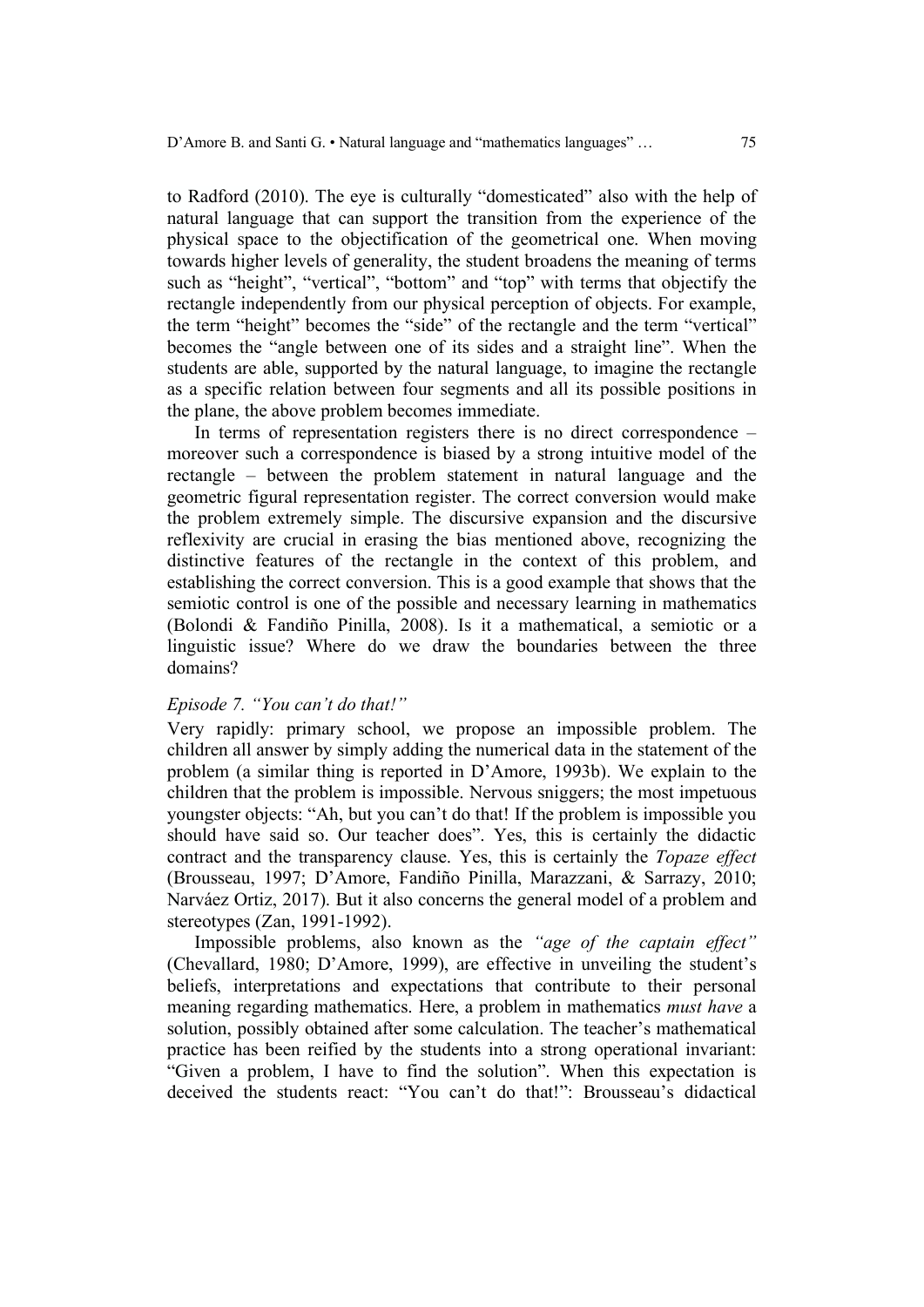contract at its climax. Natural language can support new narratives that trigger forms of metacognition in which the individual can recognize the beliefs and interpretations that trap their mind and find emotional and cognitive strategies to overcome them.

## *Episode 8. "When the signs are different, you can't simplify"*

We and a couple of friends who teach at the professional institutes in Bologna (Italy) are analyzing the "hidden curriculum". The basic idea is that the inappropriateness and the incoherence of the students' responses are sometimes global rather than local. In other words, the student sometimes makes a mistake because he is following some rule of his own that he has used for years. At times it has worked, and so he has expressed, generalized and accepted it. After that, he stubbornly follows it and does not understand why the teacher sometimes accepts it and sometimes not. In the context of algebra, we apply the "Pretend you are a teacher" trick. The student has to indicate which simplifications are correct and which are not from a list. One student, for example, recognizes that the simplification:

$$
\frac{x^{2}+5}{x^{2}-5}
$$

is incorrect, in short: you can't do that. Bravo, that's right. But, when asked why, he responds: "Because there are two different signs". This raises a doubt in our minds, and so we propose:

You can't do that either, *for the same reason*. Thus, the student has created for himself a rule described in words in a rather ambiguous fashion (yes, we know: that's a euphemism); on some occasions it works well, and the teacher praises him, on other occasions it does not, and he does not understand the reason why. The student is locally coherent, as he follows this rule of his in a context in which it is globally incoherent. We understand this, he does not. All he understands is that something is not working, but he does not know how to explain the reason to himself. The set of rules, both those that are correct and those that are not (from an adult point of view), constitutes a "hidden curriculum" that is the true paradigm of the student's algebraic behavior.

Another example that shows how learning results in a shallow understanding of mathematics without an underlying mediated reflection. The student, under Duval's cognitive paradox, is compelled to identify the mathematical object with the algebraic semiotic representation. The unavoidable lack of meaning is filled with operational invariants derived from the belief that mathematical meaning lies in some kind of symbolic manipulation. This behavior is driven, within the didactical contract, by the *clause of formal delegation* and the *clause of formal justification demand*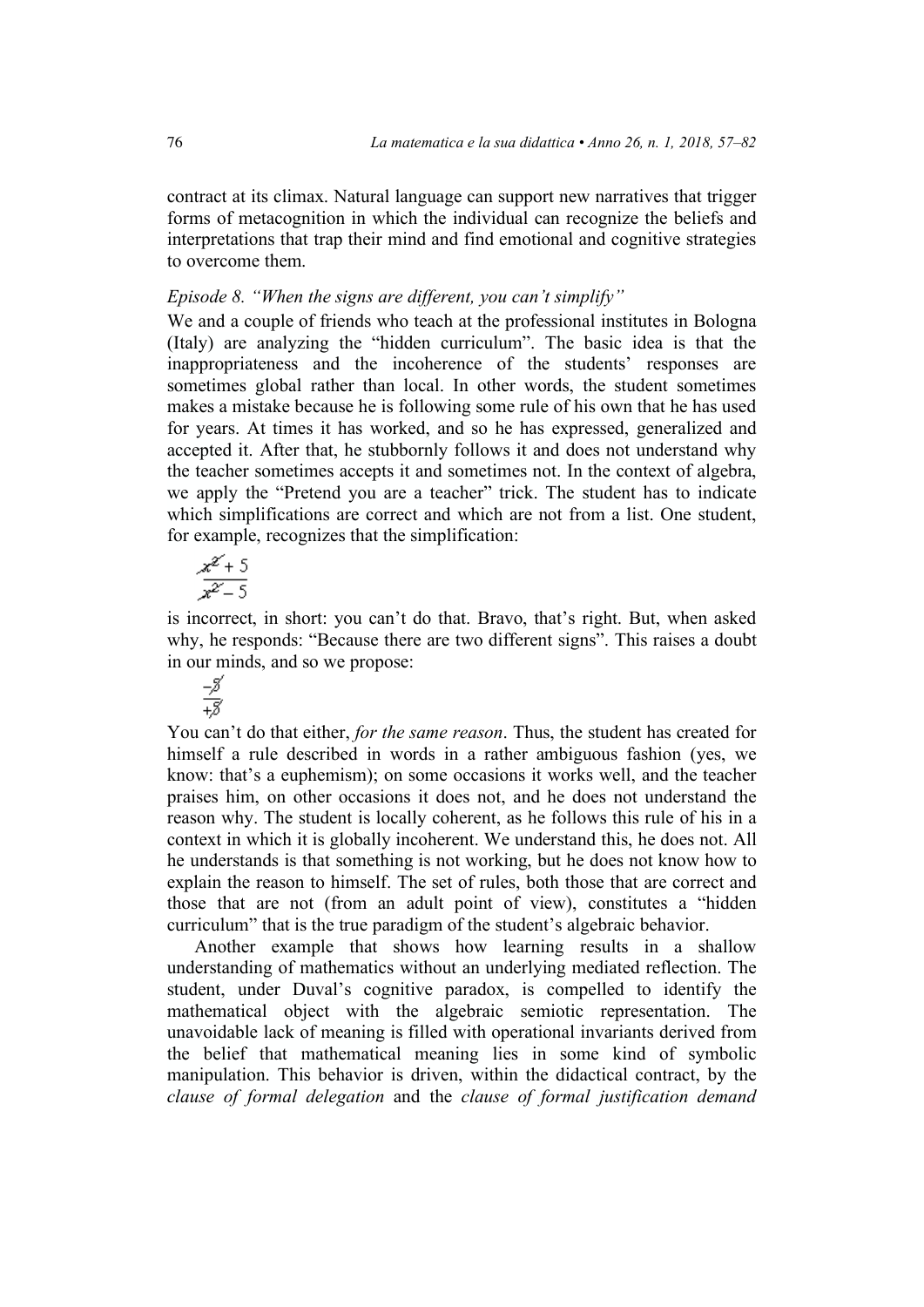(D'Amore, 1999; D'Amore, Fandiño Pinilla, Marazzani, & Sarrazy, 2010; Narváez Ortiz, 2017). A linguistic control of the situation through the *discursive expansion* and *discursive reflexivity* functions could be an effective instrument to overcome the cognitive paradox and ascribe mathematically correct meaning to algebraic fractions. Too often, in high school, algebra is introduced immediately through symbols without the support of the discursive functions of natural language.

### **4. Conclusions**

Mathematical thinking and learning is one of the most challenging and fascinating intellectual adventures. Nevertheless, it requires cognitive and metacognitive skills that allow students to master the broad and composite semiotic activity beneath the development of mathematics. We have shown the role that the natural language can have in mastering the semiotics that characterizes mathematical thinking and learning.

Natural language in TKO, synchronically used with other semiotic means of objectification, plays a key role in driving reflexive mediated activity. It entails a set of possibilities that are the indelible basis for the recognition of fixed patterns of reflexive activity, thus accessing higher layers of generality. The discursive functions of natural language (in a structural and functional framework) are crucial, as a metacognitive support, in recognizing the distinctive traits of mathematical objects, in expanding reasoning and assigning validity and status to claims. Natural language is a pivotal representation register for treatment and conversion operations.

Natural language can hinder the learning of mathematics when it discards the pupils personal meaning, made of embodied experience, feelings, emotions, interpretations, in its effort to encounter the cultural/institutional one. It is most interesting to see how students use the everyday language and feel no need to fall back on artificial or fabricated languages, even when they want to talk about mathematics. Could it be that this is an entirely adult need? If so, then this should become more expected and it should prove the Italian governmental primary school mathematics national curriculum (dating back to 1985, today no longer in force) to be correct, where they say: "(…) natural language has expressive richness and logical potential that are suited to the needs of learning".

Natural language is the privileged context for communication as far as each individual is concerned. Denying this hinders the interpretation of students' responses. Admitting it always provides a key to an extremely interesting reading. For many years we have been experimenting with the opportunity of doing as much mathematics as possible in Italian and not in *mathematics jargon* (D'Amore, 1993c). Our students already have a hard job using their everyday language well; demanding additional sophisticated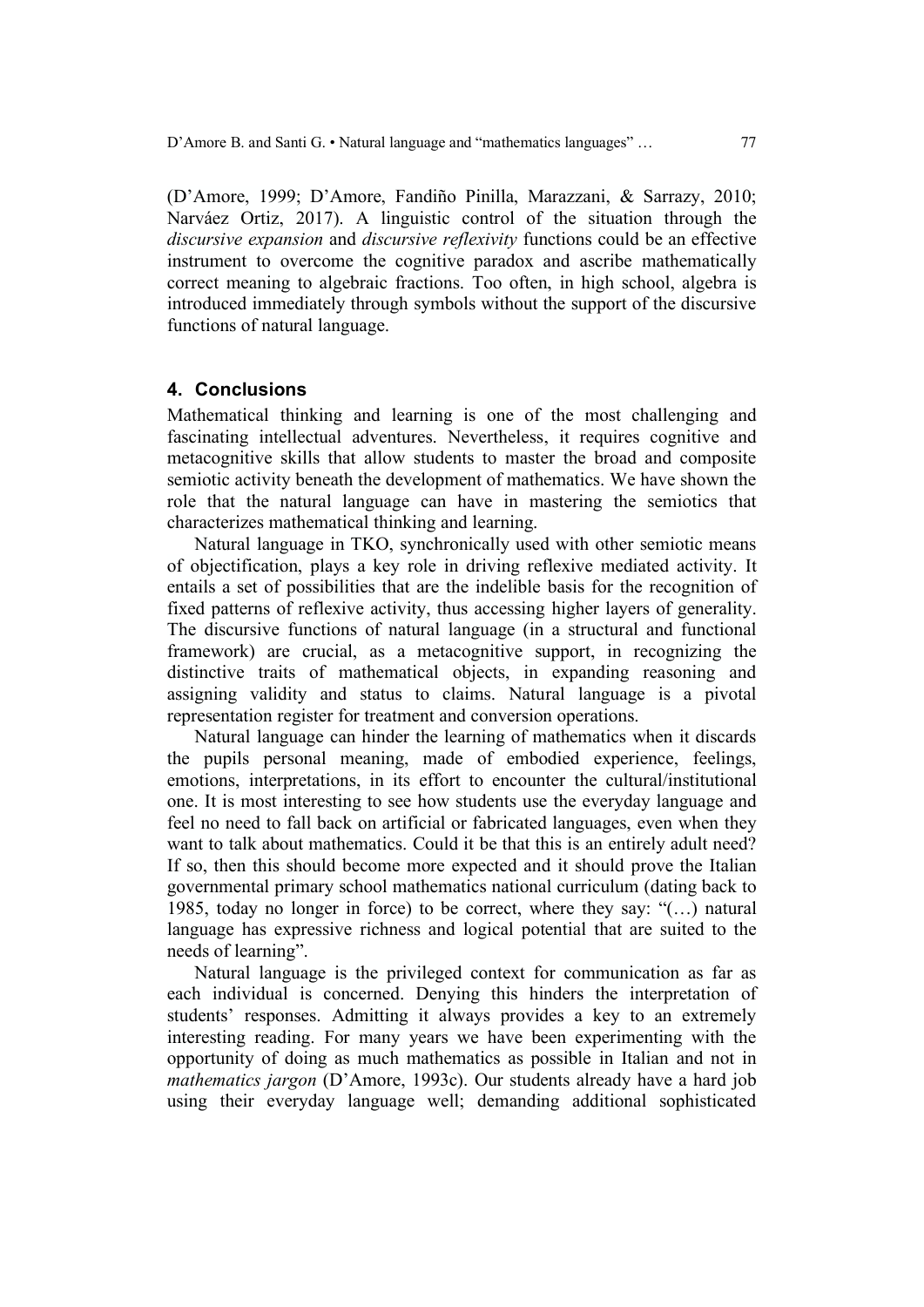subtleties can be harmful (even more than pointless). Many other researchers agree with this position, for example Hermann Maier, who has devoted considerable efforts to this issue (see, for example: Maier, 1996). The fact is that some teachers think that natural language is not suitable for doing mathematics. Of course, our objectives must also include that of *arriving* at a perfect understanding of the use of mathematical language; but as an *educational objective*, not as a prerequisite. And besides, especially with younger students, more than doing mathematics, we should be talking about mathematics.

All of us – and this is a law of the pragmatics of human communication – along with the messages we send out consciously, also provide messages that we do not want to provide but which the intended hearer of the message receives, with more or less explicit awareness. This takes place even in the most beautiful and perfect mathematics lessons in the world. Knowledge of the intuitive models we are inducing, perhaps unconsciously, in the students is of the greatest importance when we seek to understand what are the conceptual schemes that the students themselves make of the models in place of those we wanted to provide. The matter is rather complex, and we refer you to D'Amore and Frabboni (1996) for a much more exhaustive treatment. The teacher – who simply believes that the model put forward in the lesson coincides with the one formed in the head of the students to whom it is communicated – is wrong, highlighting quite a lot of naivety. Knowing that matters of this kind are problematic removes astonishment towards certain answers of our students.

Stereotypes are just unavoidable. Combating them is one of the main jobs of the teacher. They are sneaky mental creatures always lying in wait. It is incredible how it only takes two or three examples that agree in some insignificant way before the student generalizes them in operational invariant, creating stereotypes. Culturally speaking, the student is a conservative who tends to jump at forming rules and models for everything: "So, every time you get zero it means that the equation is indeterminate": claimed a student one day when we had worked and discussed a single example of an equation with him. A single example, and he had already created a rule for all cases. If we had not immediately worked out a counterexample for him, he would have registered the rule, with easy-to-imagine harmful effects on the next assignment. We observe, *en passant*, that this boy is an intelligent, critical young man, always ready to discuss, object and quibble. Except in mathematics, where he immediately forms stereotypes in order to reassure himself. Ah, what an image of mathematics he must have made over the years. No, we are not straying from the subject: the image of mathematics, the image of oneself doing mathematics, rules to follow without motivation (apart from that of getting a good grade), stereotypes, they all go hand in hand. They are different – but not all that different – facets of the same problem.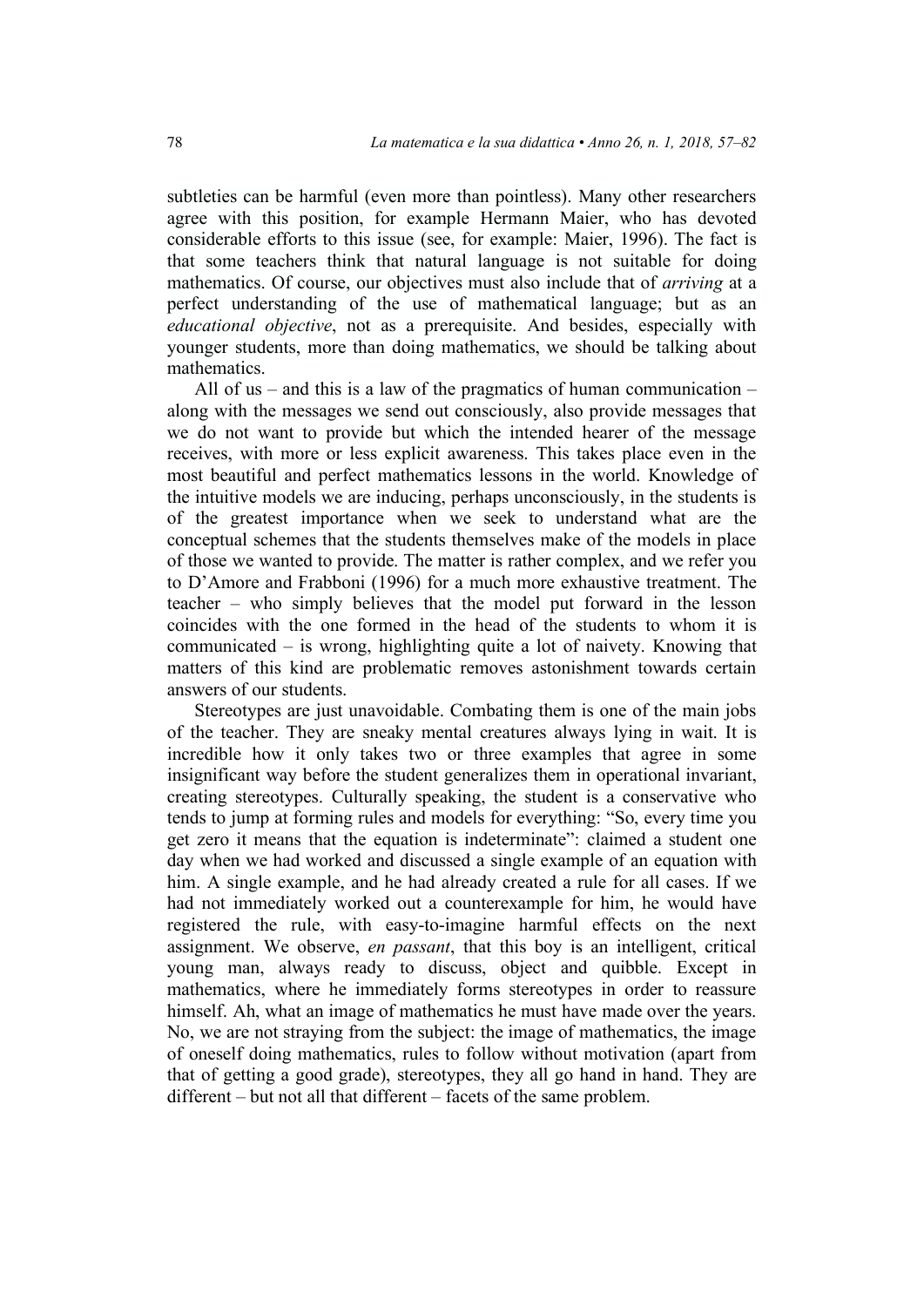Teaching mathematics needs to know mathematics well and in depth. But to have success in the process of learning mathematics on the part of one's own students, at whatever level of schooling, perhaps knowing mathematics is no longer enough. One needs to know the operating mechanisms of that complex machine that allows learning to take place. Since in the current state of knowledge this is impossible we ought at least to know those aspects that reach the surface, study them, understand them. Conducting research on these aspects is the best way to come to grips with them.

#### **Acknowledgements**

The authors would like to thank the reviewers for improving the original version of the article and PhD Maura Iori for thoroughly editing the manuscript and for her critical contributions that enhanced the theoretical framework.

#### **References**

- Andrà, C., & Santi, G. (2011). A semiotic characterization of intuitions. In B. Ubuz (Ed.), *Proceedings of the 35th Conference of the International Group for the Psychology of Mathematics Education: PME 35: Developing mathematical thinking* (Vol. 4, pp. 113–120). Ankara, TK: Middle East Technical University.
- Andrà, C., & Santi, G. (2013). Intuitive thinking in a context of learning. In A. Lindmeier & A. Heinze (Eds.), *Proceedings of the 37th Conference of the Psychology of Mathematics Education: PME 37: Mathematics learning across the life span* (Vol. 2, pp. 25–32). Kiel, Germany: IPN.
- Arzarello, F. (2006). Semiosis as a multimodal process. In L. Radford & B. D'Amore (Eds.), *Semiotics, Culture and Mathematical Thinking*. [Special Issue]. *Revista Latinoamericana de Investigación en Matemática Educativa*, *9*(1), 267–299. http://www.luisradford.ca/pub/56\_Relime\_semiotics\_06PP157313.pdf
- Bolondi, G., & Fandiño Pinilla, M. I. (2008). Molteplici aspetti dell'apprendimento della matematica. In B. D'Amore & S. Sbaragli (Eds.), *Proceedings of the XXII Convegno Nazionale: Incontri con la Matematica, Castel San Pietro Terme, 7-8- 9 novembre 2008: Didattica della matematica e azioni d'aula* (pp. 129–131). Bologna: Pitagora.
- Brousseau, G. (1997). *The theory of didactical situations in mathematics*. Dordrecht: Kluwer Academic Publishers.
- D'Amore, B. (1993a). *Problemi: Pedagogia e psicologia della matematica nell'attività di problem solving*. Preface by Gérard Vergnaud. Progetto Ma.S.E., vol. XA. Milano: Angeli. [See also: D'Amore, B. (2014). *Il problema di matematica nella pratica didattica*. Prefaces by Gérard Vergnaud and Silvia Sbaragli. Modena: Digital Index]. [See also: D'Amore, B. (1997). *Problemas.*  Pedagogía y Psicología de la Matemática en la actividad de resolución de *problemas*. Madrid: Editorial Sintesis].
- D'Amore, B. (1993b). Il problema del pastore. *La vita scolastica*, *46*(2), 14–17.
- D'Amore, B. (1993c). Esporre la matematica appresa: Un problema didattico e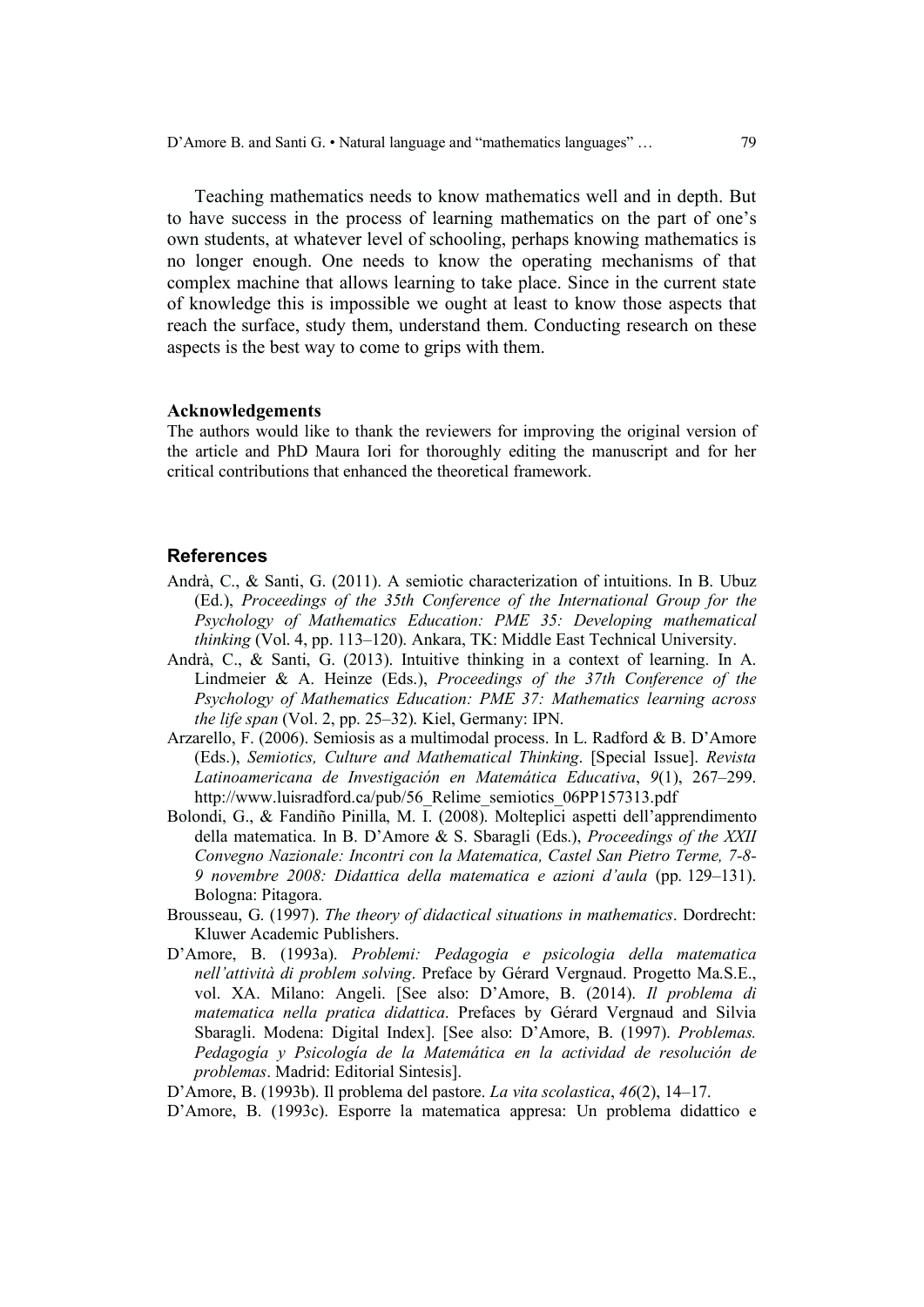linguistico. *La matematica e la sua didattica*, *7*(3), 289–301. [See also: D'Amore, B. (1996). Schülersprache beim Lösen mathematischer Probleme. *Journal für Mathematik Didaktik*, *17*(2), 81–97].

- D'Amore, B. (1999). *Elementi di didattica della matematica.* Preface by Colette Laborde. Bologna: Pitagora. [See also: D'Amore, B. (2006). *Didáctica de la Matemática*. Prefaces by Guy Brousseau, Luis Rico Romero, Colette Laborde. Bogotá: Editorial Magisterio]. [See also: D'Amore, B. (2007). *Elementos da Didática da Matemática*. Prefaces by Guy Brousseau, Luis Rico Romero, Colette Laborde and Ubiratan D'Ambrosio. São Paulo: Livraria da Física].
- D'Amore, B. (2001). Concettualizzazione, registri di rappresentazioni semiotiche e noetica. *La matematica e la sua didattica*, *15*(2), 150–173.
- D'Amore, B. (2003). *Le basi filosofiche, epistemologiche e concettuali della didattica della matematica*. Preface by Guy Brousssau. Bologna: Pitagora. [See also: D'Amore, B. (2005). *Bases filosóficas, pedagógicas, epistemológicas y conceptuales de la Didáctica de la Matemática*. Prefaces by Guy Brousseau and Ricardo Cantoral. México DF, México: Reverté-Relime].
- D'Amore, B. (2010). Figurative arts and mathematics: Pipes, horses and meanings. In V. Capecchi, M. Buscema, P. Contucci, & B. D'Amore (Eds.), *Applications of Mathematics in Models, Artificial Neural Networks and Arts. Mathematics and Society* (pp. 491–504). Dordrecht Heidelberg London New York: Springer.
- D'Amore, B. (2015). Saber, conocer, labor en didáctica de la matemática: Una contribución a la teoría de la objetivación. In L. Branchetti (Ed.), *Teaching and learning mathematics: Some past and current approaches to mathematics education* [Special Issue] (pp. 151–171). *Isonomia-Epistemologica: Online philosophical journal of the University of Urbino "Carlo Bo"*. http://isonomia.uniurb.it/epistemologica
- D'Amore, B. (2018). Puntualizaciones y reflexiones sobre algunos conceptos específicos y centrales en la teoría semiótico cultural de la objetivación. *PNA*, *12*(2), 97–127.
- D'Amore, B., & Fandiño Pinilla, M. I. (2008). The phenomenon of change of the meaning of mathematical objects due to the passage between their different representations: How other disciplines can be useful to the analysis. In A. Gagatsis (Ed.), *Research in Mathematics Education: Proceedings of the Conference of Five Cities: Nicosia, Rhodes, Bologna, Palermo, Locarno* (pp. 13– 22). Nicosia: University of Cyprus.
- D'Amore, B., & Fandiño Pinilla, M. I. (2017). Reflexiones teóricas sobre las bases del enfoque ontosemiótico de la didáctica de la matemática: Theoretical reflections on the basis of the onto-semiotic approach to the didactics of mathematics. In J. M. Contreras, P. Arteaga, G. R. Cañadas, M. M. Gea, B. Giacomone, & M. M. López-Martín (Eds.), *Actas del II Congreso Internacional Virtual sobre el Enfoque Ontosemiótico*. Granada, 23–26 marzo 2017. http://enfoqueontosemiotico.ugr.es/civeos.html
- D'Amore, B., Fandiño Pinilla, M. I., & Iori, M. (2013). *Primi elementi di semiotica. La sua presenza e la sua importanza nel processo di insegnamentoapprendimento della matematica*. Prefaces by Raymond Duval and Luis Radford. Bologna: Pitagora. [See also: D'Amore, B., Fandiño Pinilla, M. I., & Iori, M. (2013). *La semiotica en la didáctica de la matemática*. Prefaces by Raymond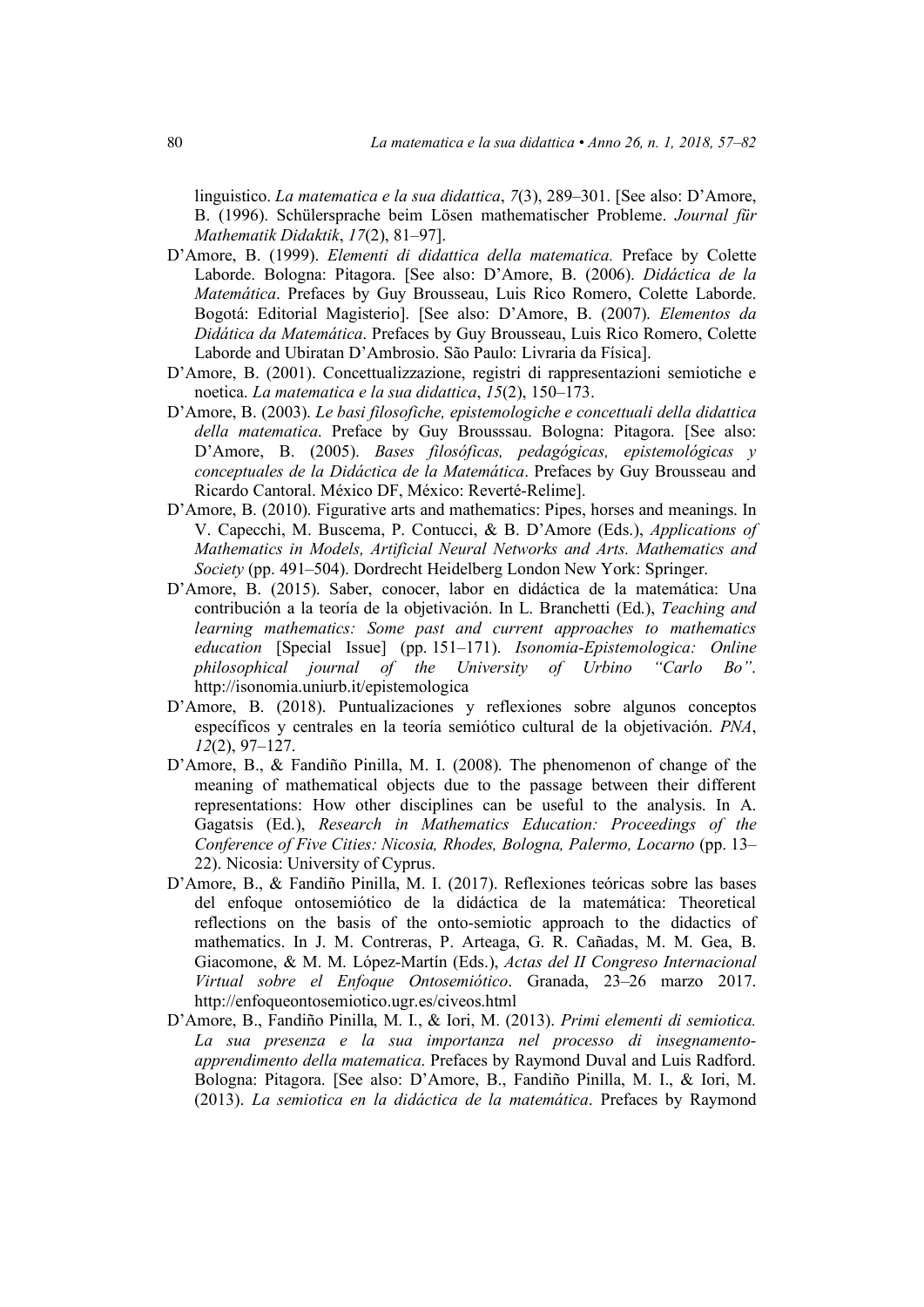Duval, Luis Radford and Carlos Vasco. Bogotá: Masgisterio]. [See also: D'Amore, B., Fandiño Pinilla. M. I., & Iori, M. (2015). *Primeiros elementos de semiótica Sua presença e sua importância no processo de ensino-aprendizagem da matemática*. Prefaces by Raymond Duval, Luis Radford, Carlos Vasco and Ubiratan D'Ambrosio. Sao Paolo: Editora Livraria da Física].

- D'Amore, B., Fandiño Pinilla, M. I., Iori, M., & Matteuzzi, M. (2015). Análisis de los antecedentes histórico-filosóficos de la "paradoja cognitiva de Duval". *Relime*, *Revista Latinoamericana de Investigación en Matemática Educativa*, *18*(2), 177– 212. doi: 10.12802/relime.13.1822. http://www.clame.org.mx/relime.htm
- D'Amore, B., Fandiño Pinilla, M. I., Marazzani, I., & Sarrazy B. (2010). *Didattica della matematica. Alcuni effetti del "contratto"*. Preface and postface of Guy Brousseau. Bologna: Archetipolibri.
- D'Amore, B., & Frabboni, F. (1996). *Didattica generale e didattiche disciplinari*. Milano: Angeli.
- D'Amore, B., & Godino, D. J. (2006). Punti di vista antropologico ed ontosemiotico in didattica della matematica. *La matematica e la sua didattica*, *20*(1), 9–38.
- D'Amore, B., & Martini, B. (1998). Il "contesto naturale": Influenza della lingua naturale nelle risposte a test di matematica. *L'insegnamento della matematica e delle scienze integrate*, *21A*(3), 209–234. [In Spanish: 1999, *Suma*, *11*(30), 77– 87].
- D'Amore, B., & Sandri, P. (1996). Fa' finta di essere… Indagine sull'uso della lingua comune in contesto matematico nella scuola media. *L'insegnamento della matematica e delle scienze integrate*, *19A*(3), 223–246.
- Duval, R. (1995). *Sémiosis et pensée humaine: Registres sémiotiques et apprentissages intellectuels.* Berne: Peter Lang. [See also : Duval, R. (2004). Semiosis y pensamiento humano: Registros semióticos y aprendizajes intelectuales. Cali, Colombia: Universidad del Valle].
- Duval, R. (1996). Quel cognitif retenir en didactique des mathématiques? *Recherche en Didactique des Mathématiques*, *16*(3), 349–382.
- Duval, R. (2006). Trasformazioni di rappresentazioni semiotiche e prassi di pensiero in matematica. *La matematica e la sua didattica*, *20*(4), 585–619.
- Duval, R. (2008). Eight problems for a semiotic approach in mathematics education. In L. Radford, G. Schubring, & F. Seeger (Eds.), *Semiotics in mathematics education: Epistemology, history, classroom, and culture* (pp. 39–61). Rotterdam: Sense Publishers.
- Ernest, P. (2006) A semiotic perspective of mathematical activity: the case of number. *Educational studies in mathematics, 61(1-2)* 67-101.
- Fischbein, E. (1992). Intuizione e processo informativo nell'attività matematica. In B. D'Amore (Ed.), *Proceedings of the VI Convegno Nazionale: Incontri con la Matematica: Matematica a scuola: teorie ed esperienze* (pp. 51–74). Bologna: Pitagora.
- Fischbein, E. (2002). *Intuitions in science and mathematics: An educational approach.* Dordrecht: Springer Netherlands.
- Gallo, E., Amoretti, C., & Testa, C. (1989). *Sul ruolo dei modelli nella risoluzione dei problemi di geometria: controllo ascendente e discendente*. Quaderno n. 7. Ricerche di didattica della matematica. Torino: CNR – NRD di Torino.
- Godino, J. D., & Batanero, C. (1994). Significado institucional y personal de los